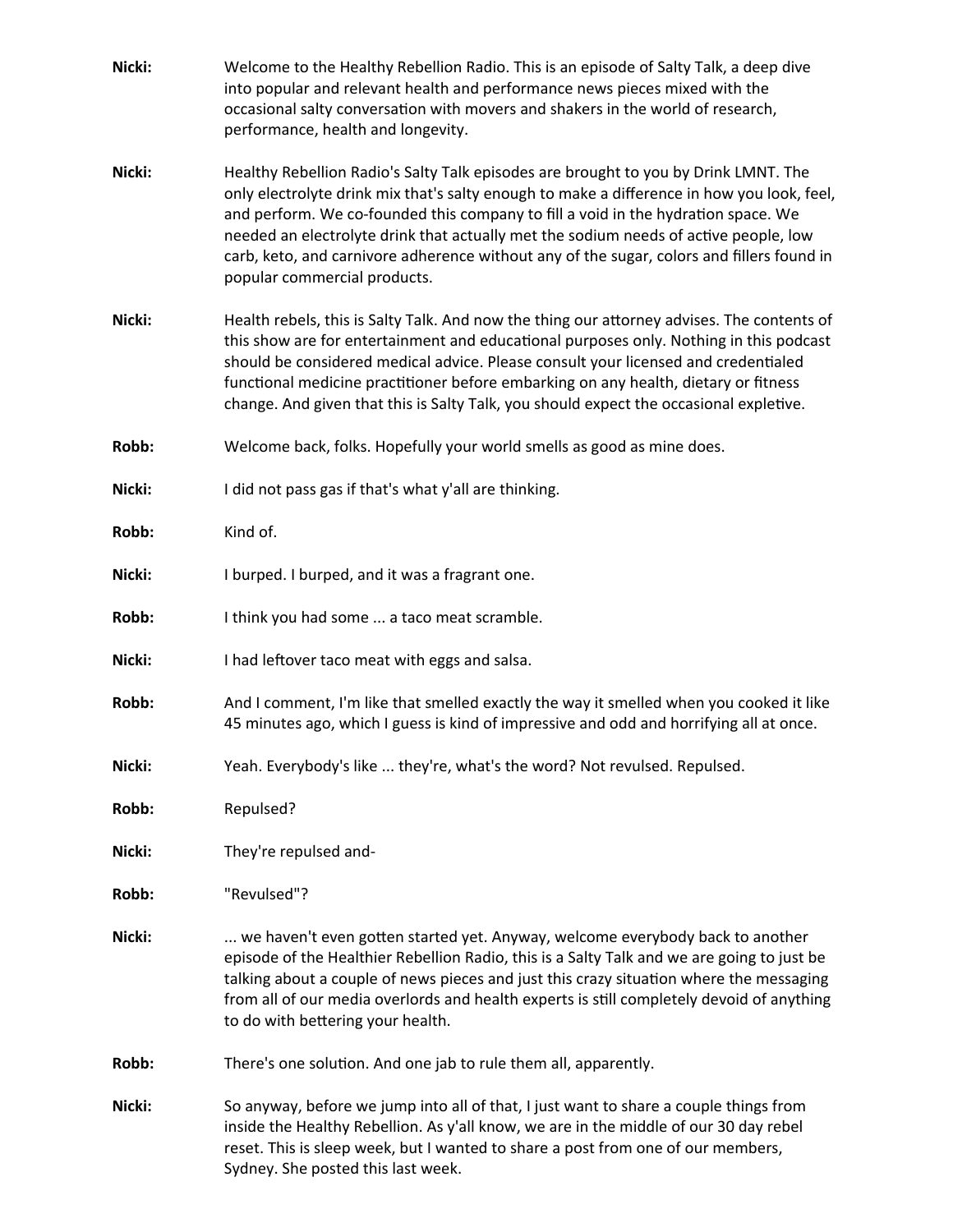- **Nicki:** "So every time Robb and Nikki would talk about people not getting enough protein on the podcast, I would be like, 'Yeah, but not me. I get lots of protein.' Four days in on measuring macros. No, I was not eating enough protein. It must be annoying for them to be right all the time."
- **Nicki:** So anyway, we hammer this all the time. I know all of you that listen to this podcast have heard us talk about protein probably to the point where you are rolling your eyes in your heads every time it comes up, but just like Sydney here, you might not be getting enough. And so if body composition is something that you are focused on and for whatever reason things aren't budging, you might want to track your macros, at least the protein macro. And see what's goin on.
- **Robb:** We've found that just tracking protein for 95, 98% of people, it takes care of al the needs. And if it doesn't, then you can step up the rest of what you need to do. But it's pretty damn easy to have a food scale and just weigh and measure your protein and then just portion everything else out. What people find is that they get the carbs right, they get the fat pretty much right, although not always, which leads us into another update.
- **Nicki:** And we got an update from, if you guys remember a couple episodes back, episode 99, we had a question from Dave who was struggling to meet protein requirements and he wrote back in and he said, "When they talked about this a couple weeks ago, they asked for an update, so here it is. I hadn't realized how much fat I was eating, but cutting back has made all the difference. It's now fairly easy to get plenty of protein without feeling over full. Sometimes I'm even a little hungry after meeting my protein goal. And after being stuck at the same weight for weeks, literally without even a single pound of variation day to day, in the last 10 days, I've dropped four pounds. I don't expect it to continue at that rate, but clearly I'm on the right track. So thank you."
- **Robb:** So get enough protein. And then don't overeat the fat along with the protein, which is kind of the holdover from our very effective, but oftentimes broken and misrepresented low carb and keto approaches and-
- **Nicki:** Fat bombs, all the time.
- **Robb:** All day, all the time, Dave Asprey buttered coffee, all that stuff can be good in the right context. But the thing is, is that the right context almost never happens with the vast majority of people. It's kind of selling a hope and a dream. And as you know, giving acknowledgement to the people that I learned from, big props to Tyler and Luis at KetoGaines, this is following their lead and really watching them coach people through this stuff in a highly structured, but like day after day, just grinding away, getting the work done. This has been their message, make protein the focus, fat is optional, carbs are typically kind of limited in their approach. But there's variations on that. But the main thing is get that protein. And don't try to out compete protein with fat. Particularly if body composition is the goal.
- **Nicki:** Okay, let's jump into our sponsor ad. The Healthy Rebellion Radio and this Salty Talk episode is sponsored by our salty AF electrolyte company LMNT. And I have a couple of rebel member messages that they posted inside the health rebellion this week that I felt were just kind of perfect for ... They read like an ad, actually. So this first one is from Sarah. She says, "I'm fighting hard against FOMO on the chocolate mint LMNT. I have six boxes still unopened, maybe seven. I do not need more. I do not need more. I do not need more, but I want more." So I thought that was just hilarious. And if you haven't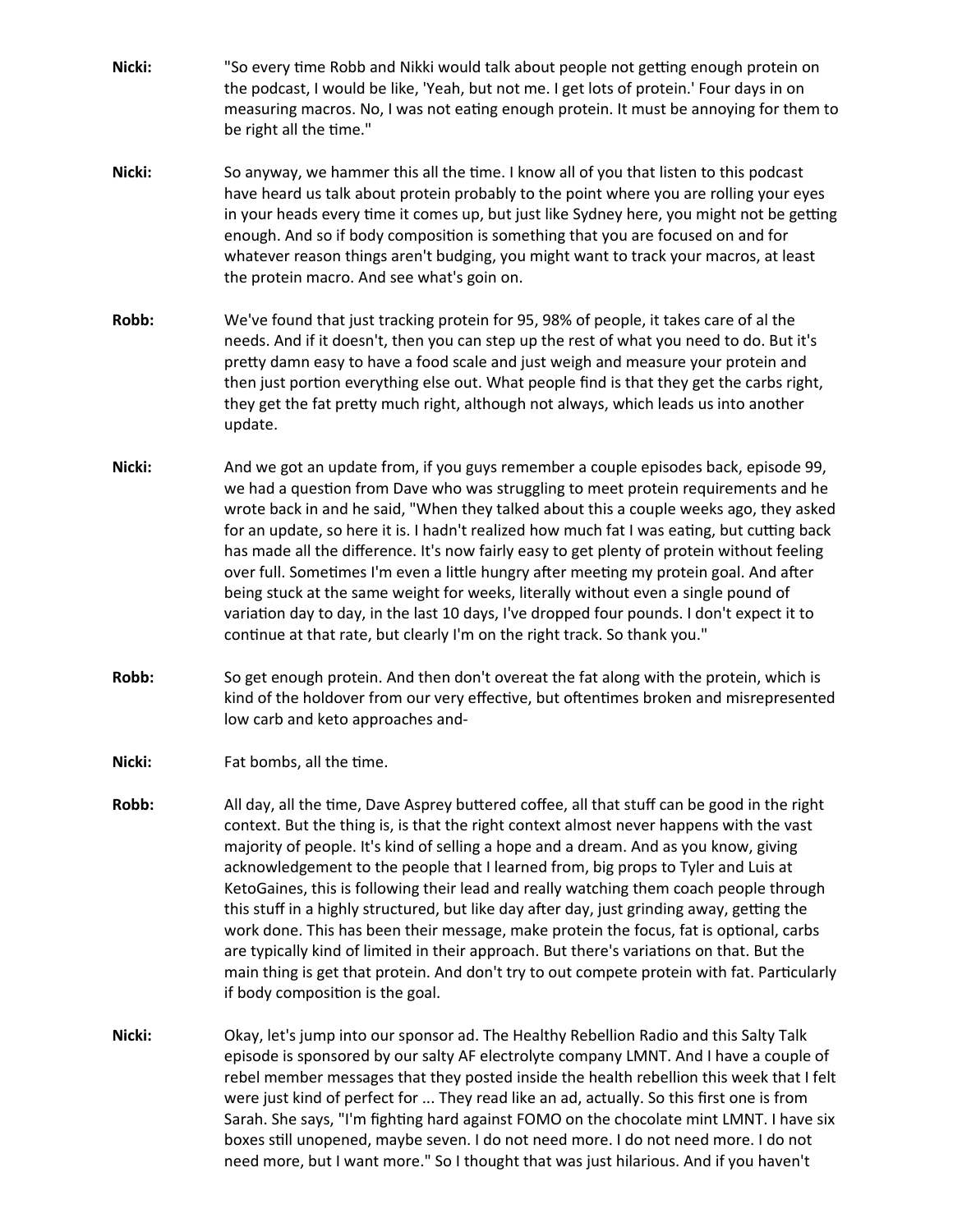tried mint chocolate, or you are like Sarah and you have some FOMO around it, I believe we have about one week of-

**Robb:** Maybe at this point.

- **Nicki:** Maybe by the time this episode comes out, maybe just a week or slightly shy of a week of inventory left. So you might want to get on it if mint chocolate is your thing. Another one from Maria, she says, "I really got to get more of my husband's quotes on here, husband, 'I put my phone in my mouth walking down the stairs because I was out of hands and it tasted like all the different kinds of LMNT mixed together.'" There are worse things your phone could taste like, I'm sure.
- **Robb:** I can imagine so many worse things.
- **Nicki:** Anyway, those were fun. As always folks, you can grab your LMNT at drinkLMNT.com. That's drinkLMNT.com/ROBB. The value bundle is your best value for your buck. You can buy three box of your choice of flavors and get your fourth box free. Again, that's drink L-M-N-T, LMNT.com/ROBB.
- **Robb:** Excuse me. So we were noodling on what to do with today's show. And I, although I've been mainly off of social media, there's kind of a hangover from a couple of weeks ago where I had posted a Vinay Prasad piece that covered a lot of different things. And in the opening of his piece, he talked about the relative non-utility of mask wearing, and he's done multiple pieces on this.
- **Robb:** And again, for folks just as a reminder, Vinay Prasad is a practicing physician. He's in the Bay Area. I believe he's at Stanford, but don't 100% quote me on that, but a pretty well respected guy. And I'm amazed that he hasn't been canceled harder and more often because he's really ... It's so funny. He's said things that I agree with so I think that the guy is smart and balanced and everything. And isn't that what we always do?
- **Robb:** But he's said things that I haven't wanted to hear, but I ultimately have, I think been born out by this weird thing called fact and science, and then he says things that we're both seeing the same congruence on this stuff. It's so weird for me right now, because everybody speaks in such certitude that it's ... I'm trying to figure out how to sneak up on this stuff.
- **Robb:** But anyway, so there was a multi-part piece that Vinay had released. And in the beginning, it was talking about earlier ... an earlier couple of articles that he had written, where he really dug into the mask wearing and the efficacy around that.
- **Robb:** And I did post this on Facebook, but usually I just pump and dump on this stuff. I never go back and look, but for whatever reason, I forget what it was. I don't think it was around my birthday, but I looked back and God forbid that I looked back, it was generally pretty favorable, but there was one person. This person has a master's degree, if I recall, in engineering and in computer science. So a math savvy science educated individual. And what the person's said in response, so there was this long article, and it was just the few things in passing about masks. And this person with the computer science background said ... he took the quote from Vinay, basically saying, "Masks are ineffective." And then this person who, again, has good science and math background, like better than 99% of people on the planet.
- **Robb:** And this person said, "There's a study that shows that places that wear masks had lower transmission rates than places that don't." Didn't cite the study didn't ... I mean, and it's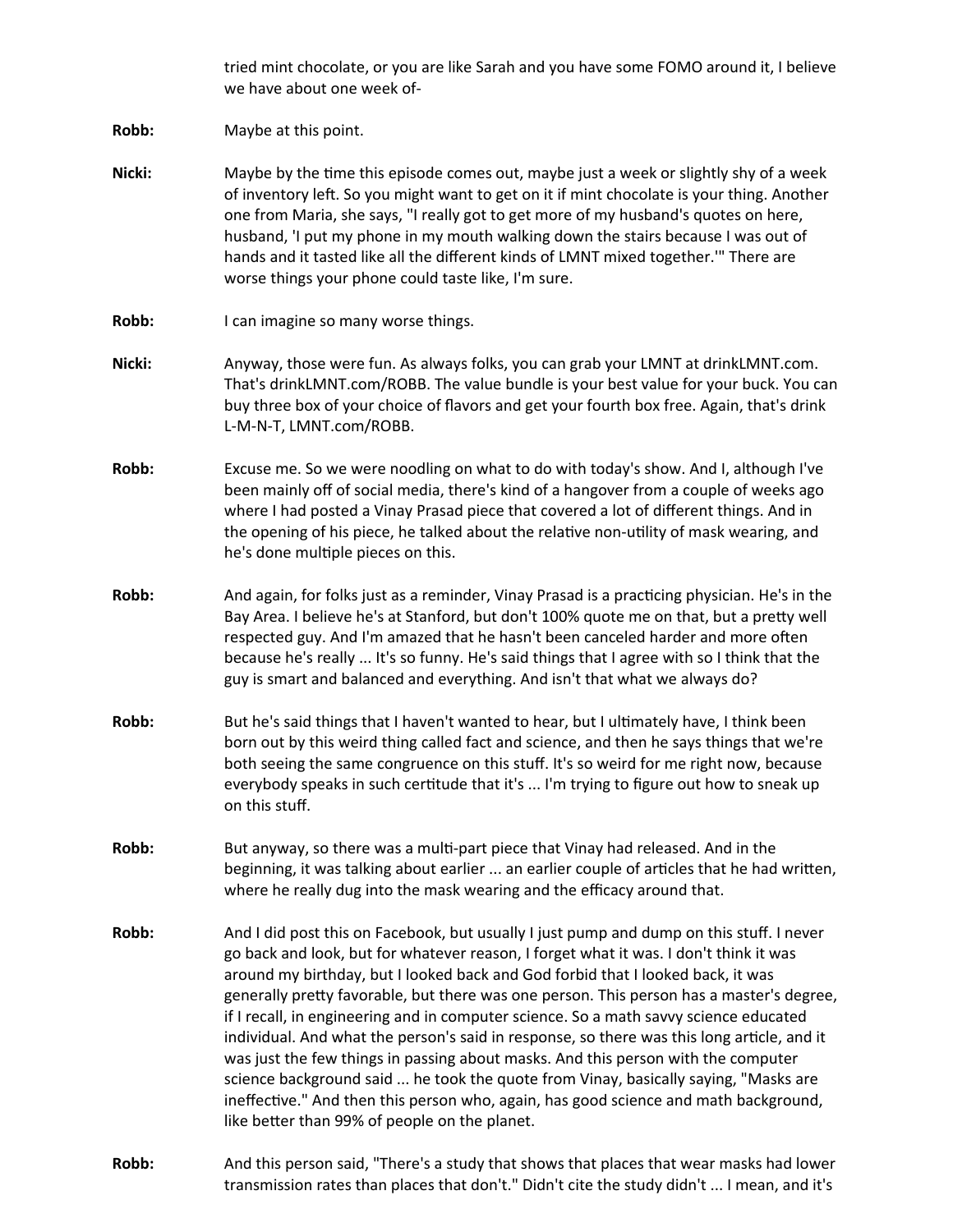like, it's another one of these things where it's ... there are all these crazy correlational things that exist, like release of Kevin Bacon movies relating to tanking of the economy-

- **Nicki:** Shark attacks.
- **Robb:** ... and shark attacks.

**Nicki:** Something like that. Yeah.

- **Robb:** All this stuff. And it's like, okay, sure. I have no doubt that we could pull something like that together, and that's probably something worth looking at, but the piece that Vinay is actually talking about is when these things, a gold standard randomized controlled trial, and it suggests that cloth masks do literally nothing, maybe worse than nothing, because people fart around with them. They fiddle with their face and they touch their face. And there's all this fixation-
- **Nicki:** Or they get shoved in your pocket or in, like I mentioned before, in your purse next to your phone, and most people's phones have like, not LMNT mixed on them, but in germs.
- **Robb:** Well, and we've been out and we've seen people take their masks and use it to wipe down a table and then put it back on. It's just like, fuck. And this is masking writ large. And then there was the point around properly worn N95 masks may mitigate COVID transmission by about 30%, but again, you got to wear them exactly right. And you can't pull them on, you can't pull them off.
- **Nicki:** This is where there's a study to prove every point. And so unless you're really trying to dig down and get what is the truth of the matter and you're reading all of the sides and all of the studies, I'm sure that guy's study the conclusion was that masks reduced transmission, but-
- **Robb:** Well, that there were places that wore more masks-
- **Nicki:** But how is this-
- **Robb:** ... and had less transmission potentially in-
- **Nicki:** Exactly. What were all the factors in that study design? There's so many variables in these things. And most people, you read the conclusion or the abstract or the sensational headline that is in the Washington Post or whatever, and end of story. And so any counter position just gets met with the other counter position, and you're at a gridlock, you're at this stalemate of, well, my study says this and well, my study says this and we're fucked.
- **Robb:** And to that end, I didn't really get super involved in this exchange. It was on my personal Facebook deal. And I just kind of watched. There were a lot of people and they were actually kind in the way that they handled this, but they said, "Hey, I'd love to see that study." And this person refused to produce it. One. And then they said, "Well, here are further analyses on this mass topic." And so all of those went up. And then this person shifted gears and started saying, "Well, it's not about the masks at all. It's just that people don't want to do anything. People are just refusing to do anything. And that's overwhelming our hospitals and they're jerks and horrible people." And it just kind of went from there.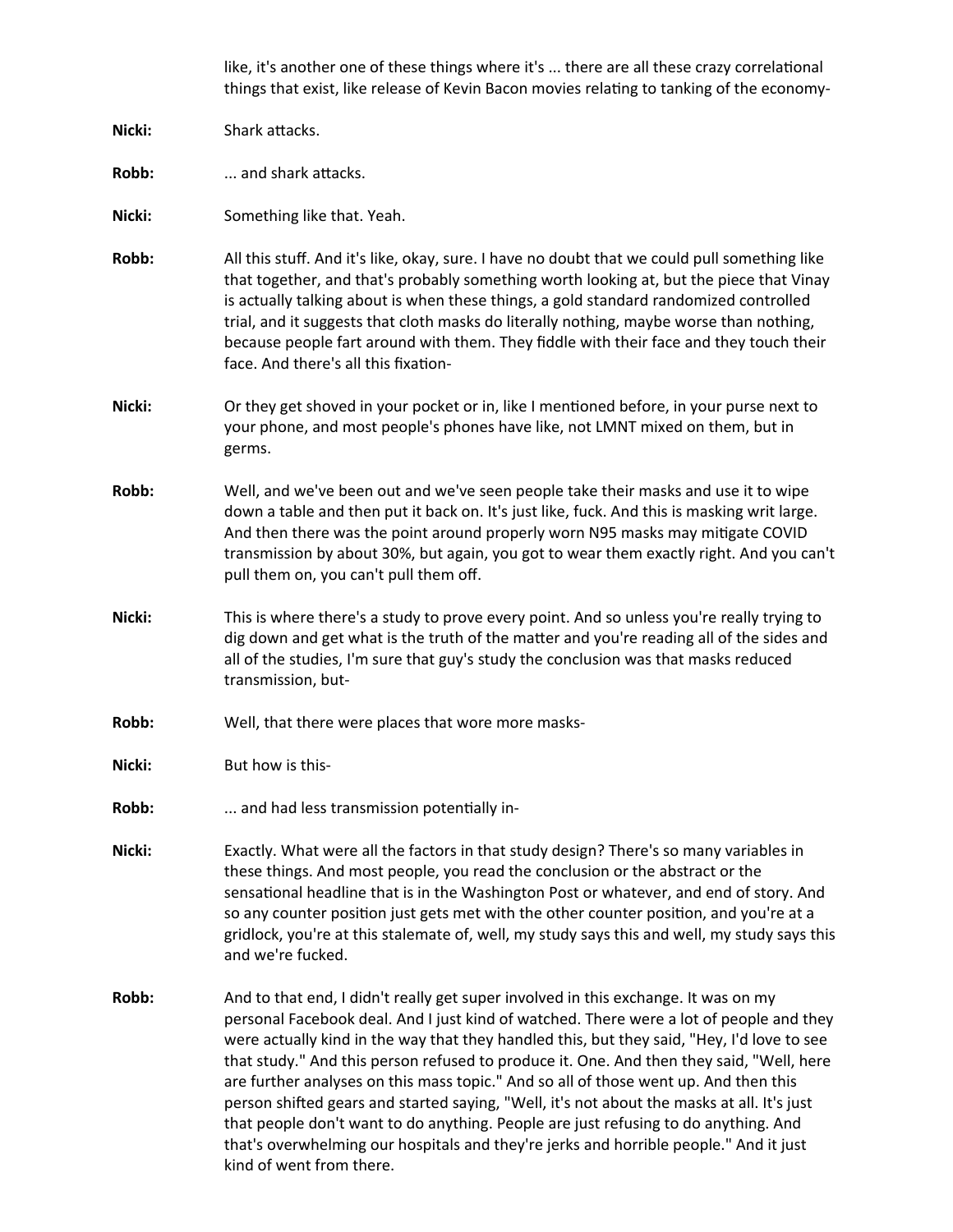Robb: And so I did get pulled in on that. And I said, "I think people by and large are very willing to do different things and a whole host of things. I know that we've been willing to do a variety of things along the way." We talked about at the very beginning of this whole thing when nobody knew what was going on. Nicki and I were out on a walk with the kids outside in Texas, because that's where we were at the time. And we were fortunate to have that as an option. We had friends in Spain and New York and different places where they couldn't even leave their homes for weeks or months on end. So we were really lucky and we basically had conversations around, hey, if I die, then here's maybe a game plan. And if Nicki dies, here's the game plan and-**Nicki:** Yeah, we took it-**Robb:** ... we took it-Nicki: ... extremely seriously-**Robb:** ... super seriously-Nicki: .... in the beginning, as I think most everybody did, in the beginning. **Robb:** Yeah. And then over the course of time, just watching things, the fear porn and the narrative around what we need to be doing to address all this stuff didn't really match up with reality. And one of the main things that I kept noticing, and this goes all the way to when the Princess cruise ship had the folks on it that were, some were sick, some died. And it looked like all of them that got severely ill and all of them that died had significant comorbidities, sometimes three or four of them. **Robb:** And as we've motored along, we've seen the median age of death, at least initially, and that maybe has changed a little bit over time. But initially the median age of death was 80 years old, which means half of the people that have died are over the age of 80 and, no, it doesn't mean that it's okay for old people to die, but they're already past-**Nicki:** Life expectancy. **Robb:** ... life expectancy for fuck's sakes, and like any bad flu season is liable to go through that. And we had had in 2017, 2018 comparatively mild flu season. So there was the potential around a lot of "dry tinder being available" and all kinds of stuff around that. But what I pushed back on this person with was that our public health officials have said nothing about health, about getting metabolically healthy, about losing weight. And-**Nicki:** Especially since fairly early on, it became clear that comorbidities were a factor in death, specifically obesity. **Robb:** Right. Blood sugar-**Nicki:** Blood sugar dysregulation-**Robb:** ... dysregulation. Blood pressure, all of that stuff. **Nicki:** If blood sugar was out of control, that seemed to be sort of a marker that COVID was going to be a more difficult ride. Vitamin D, it wasn't that maybe summer of 2020 when it started, when there were doctors that were saying all of my patients that are severely

ill have like bottomed out vitamin D levels?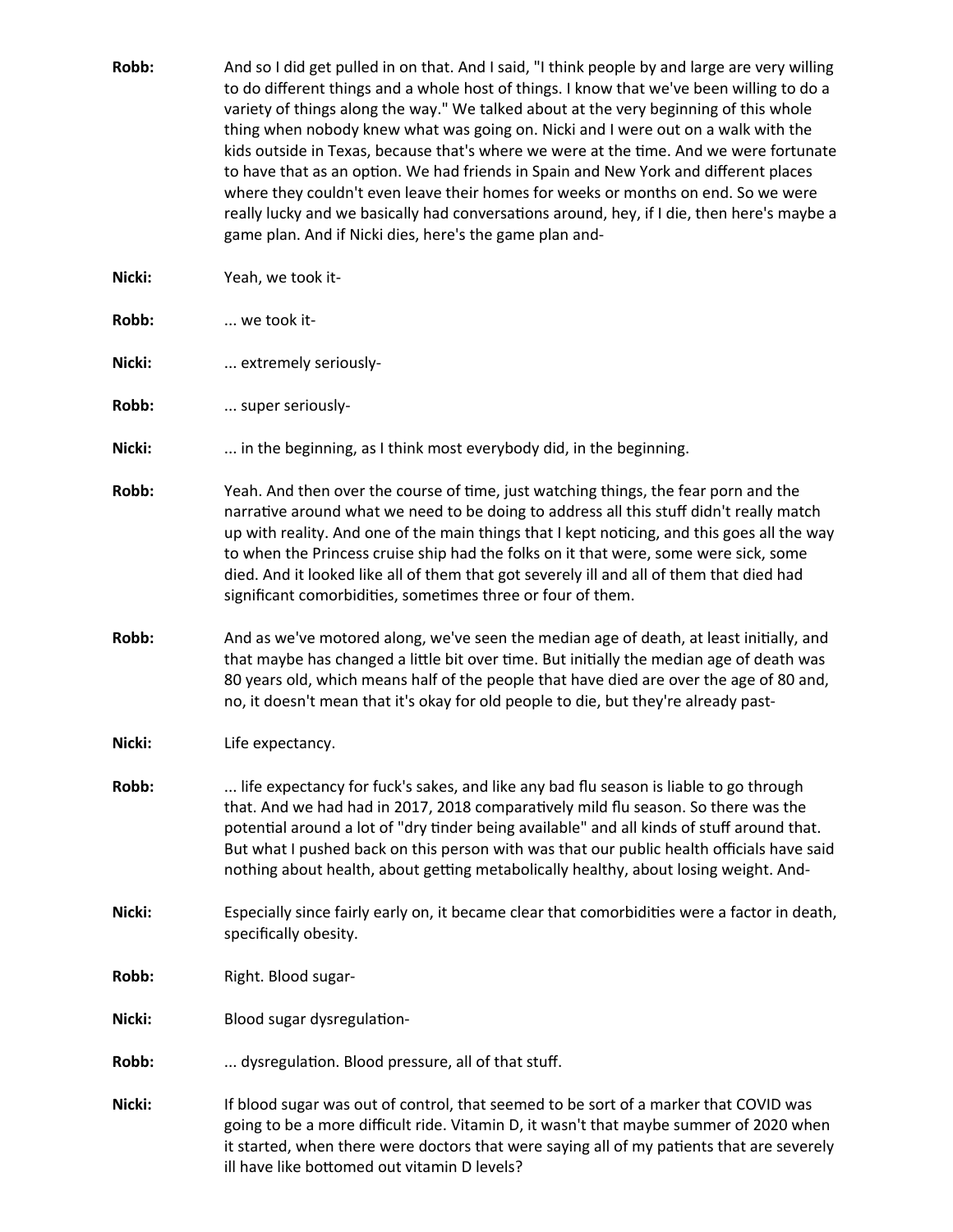| Robb:  | Well, and when we look at influenza, it's exactly the same story. We see exactly the<br>same thing. Early in this thing, again, didn't necessarily mean that we were going to<br>have the same kind of slam dunk here, but in that cost benefit deal, we know from a<br>public health perspective that getting people topped off on vitamin D at a reasonable<br>level, literally no downsides. Very, very difficult to overdose.                                                                                                          |
|--------|--------------------------------------------------------------------------------------------------------------------------------------------------------------------------------------------------------------------------------------------------------------------------------------------------------------------------------------------------------------------------------------------------------------------------------------------------------------------------------------------------------------------------------------------|
| Robb:  | There is some misconception around the vitamin D fat soluble vitamin overdose story<br>that is applicable to vitamin A, not vitamin D. Vitamin D has all kinds of feedback<br>mechanisms to prevent an overabundance of vitamin D in our system. But it's one of<br>these  it's almost free money, do it, lose some weight, whatever you do, paleo, vegan,<br>low carb, high carb, whatever. Just get-                                                                                                                                     |
| Nicki: | Well, and the-                                                                                                                                                                                                                                                                                                                                                                                                                                                                                                                             |
| Robb:  | metabolically healthy, exercise to the best of your ability, take some vitamin D.                                                                                                                                                                                                                                                                                                                                                                                                                                                          |
| Nicki: | And amazingly, so even in the absence of COVID, we're a fairly unhealthy, sick<br>population. So, add COVID to it and we're-                                                                                                                                                                                                                                                                                                                                                                                                               |
| Robb:  | And we're kind of a hot mess.                                                                                                                                                                                                                                                                                                                                                                                                                                                                                                              |
| Nicki: | And I'm speaking for America here. We're a fucking hot mess with regards to our health.<br>So doing these things like, messaging from our health agencies like, "Hey, this is the time<br>to get in shape, do some exercise of whatever flavor that you can do given your current<br>physical state, move your body and cut out the junk food. Take some simple steps. As a<br>nation, we've got to lose some weight. We've got to get ourselves healthy." In the<br>absence of COVID, our medical system  you've done Salty Talk on this- |
| Robb:  | Multiple times.                                                                                                                                                                                                                                                                                                                                                                                                                                                                                                                            |
| Nicki: | I think a year or two ago, is already a                                                                                                                                                                                                                                                                                                                                                                                                                                                                                                    |
| Robb:  | It's already stretched to the brain.                                                                                                                                                                                                                                                                                                                                                                                                                                                                                                       |
| Nicki: | So stretched because of metabolic health issues, and then add COVID to the mix. But I<br>feel like it would have been such a rallying cry, such a unifying, like national, like we can<br>do this, let's get healthy, the ripple effect from that, just in families and in kids and<br>society, from mental health to just physical health, to positive outlook, just, it would've<br>been this amazing cultural transformation of health.                                                                                                 |
| Robb:  | Well-                                                                                                                                                                                                                                                                                                                                                                                                                                                                                                                                      |
| Nicki: | And instead, we've got more division, more distrust of authority. MSM is wondering why<br>people don't  people listen to Joe Rogan over them. And it's no wonder.                                                                                                                                                                                                                                                                                                                                                                          |
| Robb:  | I don't remember the guy's name, but he's a popular journalist. He said, "Maybe if we<br>did our job better, then people would trust us more."                                                                                                                                                                                                                                                                                                                                                                                             |
| Nicki: | Well, he gets it.                                                                                                                                                                                                                                                                                                                                                                                                                                                                                                                          |
| Robb:  | And whatnot.                                                                                                                                                                                                                                                                                                                                                                                                                                                                                                                               |
| Nicki: | Most of them don't.                                                                                                                                                                                                                                                                                                                                                                                                                                                                                                                        |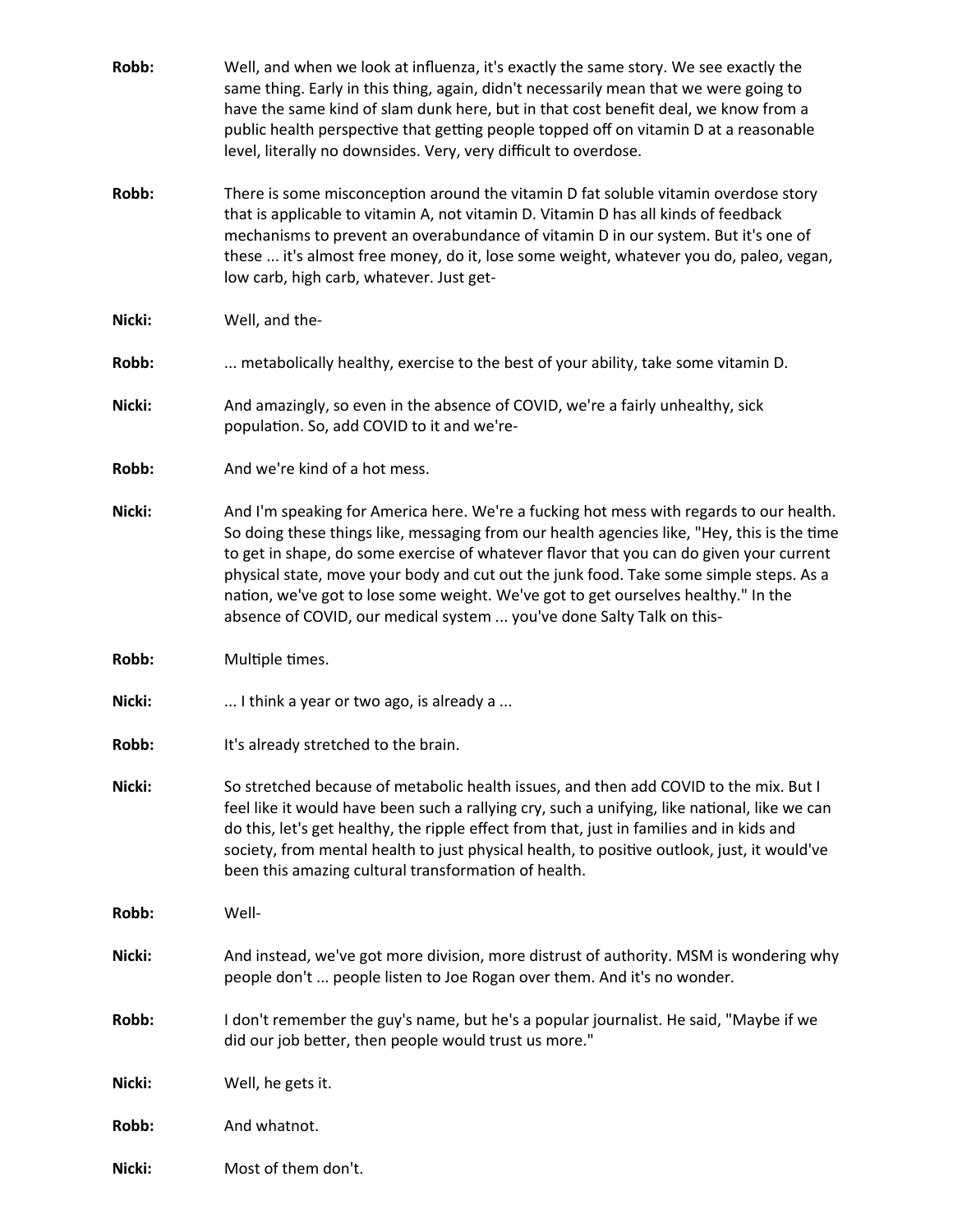- **Robb:** Most of them don't. So again, just close our eyes for a minute and imagine a world in which Fauci at all said, "Hey, we've got these vaccines in the pipeline. We're really optimistic about them, but we can't be a one trick pony, we're America. We're more sophisticated than that. We're more nuanced than that. We know without a doubt that these comorbidities around metabolic disease are crushing us anyway. Other than age, it is your greatest exposure to serious illness or death. We've got to get healthy, America, and here's how we're going to do it."
- **Robb:** Pick a diet, doesn't matter which diet, we'll give out diet books. The government will buy diet books from used bookstores, we'll get health coaches. You can close your eyes and you can think about all the fear mongering, all the finger wagging, you get vaccinated, you bad dog, get vaccinated, and instead like, hey guys, you can do it, lose that weight, take a walk, which in the age of healthy at any size, kind of hard to say lose the weight because apparently you're fat shaming people, but also maybe you're saving their lives by encouraging them to get metabolically healthy, which is a whole other just ...
- **Robb:** When I start thinking about stuff like that, I'm just kind of like fuck it. I am literally going to turn everything off, turn completely inward and just forget it. But this isn't a crazy world that we're painting here. During World War II, there were all them we can do it, Rosie the Riveter, posters and stuff like that. And we had meatless Mondays and well, we've got to send food to the troops and we do this and we do that. And we rallied together and there was actually positivity around it.
- **Robb:** There was positivity during an existential threat called World War II, where we rallied people together instead of sewing divisiveness and having a singular answer to the whole thing. But that isn't what we got. And so I pushed back hard about this whole narrative that this person was pushing, because the vaccine only answered ... I just became aware of this. It was April of 2021 that there was actually a CDC backed initiative to start looking at our pharmacopeia for drugs to be used to treat COVID. And there's almost no work that's been done in it and they're not-

**Nicki:** And it's like-

**Robb:** ... looking at Ivermectin and-

**Nicki:** ... why did we not do that-

- **Robb:** Why did we not do that on day one?
- **Nicki:** ... month one when we didn't have-
- **Robb:** There should have been a multi pronged ... should have been a multi pronged approach. And we talked about that ages ago, ages ago, and this is one of the things that was super suspicious to me. If this is an existential threat-
- **Nicki:** Why are we not using every fucking tool that we can-

**Robb:** Turnover every stone.

**Nicki:** ... can find?

**Robb:** And America should have led the way. We should have had the definitive studies on Ivermectin and Hydroxychloroquine and Fluvoxamine. And instead, it had to be done everywhere else. Right or wrong, we should have been investigating every one of these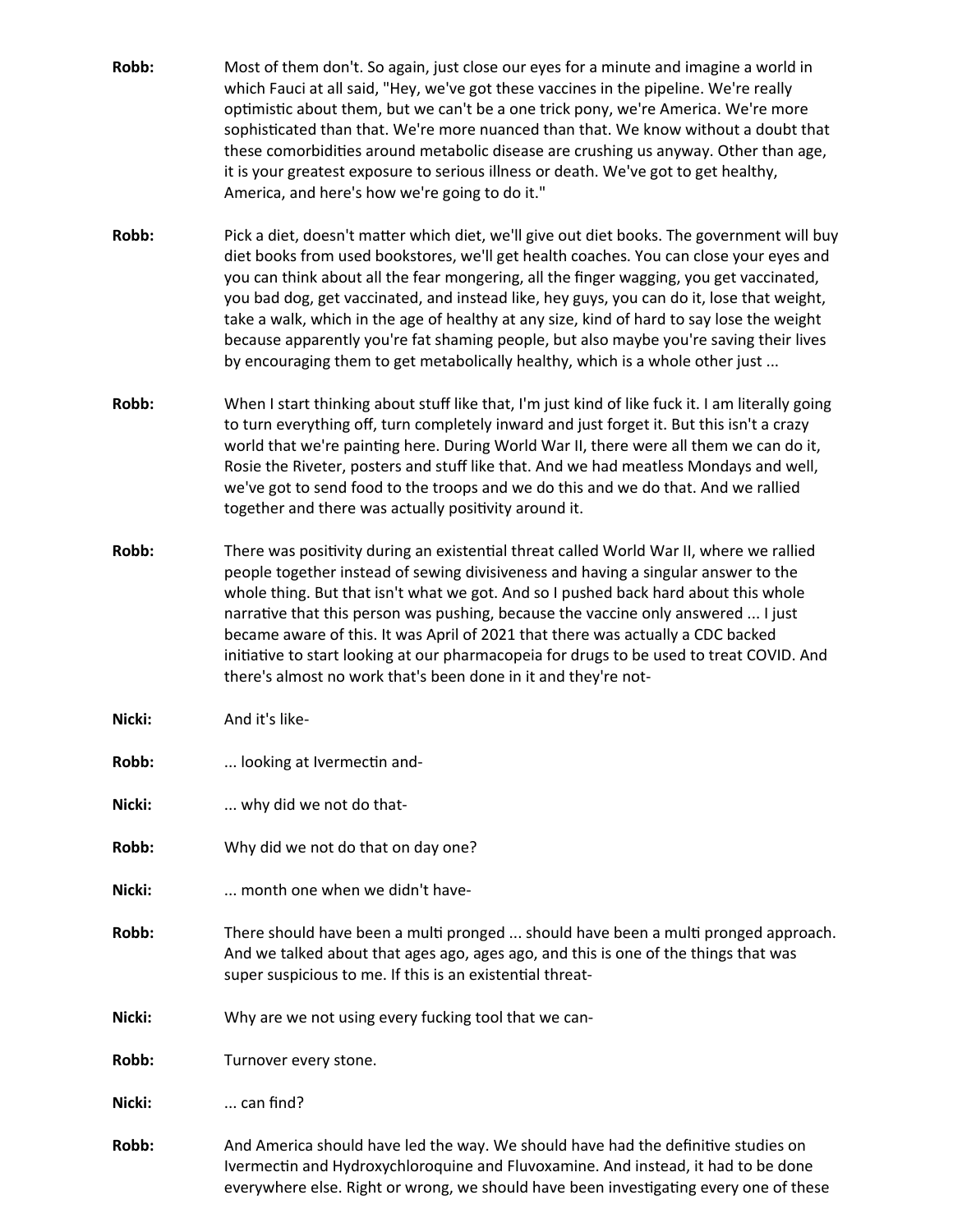|        | and we should have been leading the way. And the fact that we didn't is suspicious as<br>hell, just shockingly suspicious.                                                                                                                                                                                                                                                                                                                                                                                                                                                                                                                                                                                                                                                                                      |
|--------|-----------------------------------------------------------------------------------------------------------------------------------------------------------------------------------------------------------------------------------------------------------------------------------------------------------------------------------------------------------------------------------------------------------------------------------------------------------------------------------------------------------------------------------------------------------------------------------------------------------------------------------------------------------------------------------------------------------------------------------------------------------------------------------------------------------------|
| Nicki: | And so to that guy, it's not that people are unwilling to do things. People who are<br>looking at what's been recommended and are looking at this landscape and are looking<br>what's being pushed and what's not being pushed, more importantly, what is being<br>omitted from the conversation? It is suspicious.                                                                                                                                                                                                                                                                                                                                                                                                                                                                                             |
| Robb:  | It's super suspicious.                                                                                                                                                                                                                                                                                                                                                                                                                                                                                                                                                                                                                                                                                                                                                                                          |
| Nicki: | And then it's like, well, you're not going to just follow lockstep with something that<br>doesn't sniff right, something that doesn't sit right in your gut, that's something that<br>doesn't make sense.                                                                                                                                                                                                                                                                                                                                                                                                                                                                                                                                                                                                       |
| Robb:  | Can I go to crazy town just a little bit? This is crazy town for at least some people, I think,<br>most the five people left listening, this is all still pretty pedestrian stuff.                                                                                                                                                                                                                                                                                                                                                                                                                                                                                                                                                                                                                              |
| Nicki: | All the crazy things from 2020 have turned out to be true. So I don't know.                                                                                                                                                                                                                                                                                                                                                                                                                                                                                                                                                                                                                                                                                                                                     |
| Robb:  | Turned out to be true.                                                                                                                                                                                                                                                                                                                                                                                                                                                                                                                                                                                                                                                                                                                                                                                          |
| Nicki: | So, I don't know what you're going to say, but                                                                                                                                                                                                                                                                                                                                                                                                                                                                                                                                                                                                                                                                                                                                                                  |
| Robb:  | So our friend who has worked at a three letter organization with the government pinged<br>us and was like, hey, you're onto some interesting stuff here. And, here's one of the<br>challenges we're going to face, trust in public health is nuked, it is gone. And all of this<br>stuff, including Omicron, could have been staged out in such a way to nuke trust in<br>public health, so that the really bad virus, when it comes through, people don't actually<br>do what they should do. When it is that 10%, 30% infection fatality rate, a civilization<br>ender. And we have some push backs on that.                                                                                                                                                                                                  |
| Nicki: | I don't know, my pushback on that is maybe initially there might be a little bit less like,<br>huh, I don't know, is this another  But people are smart enough to see.                                                                                                                                                                                                                                                                                                                                                                                                                                                                                                                                                                                                                                          |
| Robb:  | When you start actually stacking bodies up in the street and-                                                                                                                                                                                                                                                                                                                                                                                                                                                                                                                                                                                                                                                                                                                                                   |
| Nicki: | I think people are smart enough-                                                                                                                                                                                                                                                                                                                                                                                                                                                                                                                                                                                                                                                                                                                                                                                |
| Robb:  | I get it, but it's-                                                                                                                                                                                                                                                                                                                                                                                                                                                                                                                                                                                                                                                                                                                                                                                             |
| Nicki: | to see through it.                                                                                                                                                                                                                                                                                                                                                                                                                                                                                                                                                                                                                                                                                                                                                                                              |
| Robb:  | Yes, but it's interesting, and this is where it starts feeling like an Inception movie where<br>you're how many layers deep and am I in the acid trip or the dream, or whatever. But<br>the long and short is that there were huge opportunities to address health. And just<br>from a messaging perspective, hey, we've got this vaccine. We really encourage you to<br>do that. Here are the age groups that we feel are most appropriate. Here's how we<br>would triage it. And, oh, by the way, what are the  how can we help you get<br>metabolically healthy? How do we make sure that you have vitamin D in access? I<br>believe in India and Mexico, they were giving out zinc and vitamin D and vitamin C,<br>developing countries are doing this, and it's maybe not illegal here, but it's verboten. |

**Nicki:** There's nothing proactive in that regard.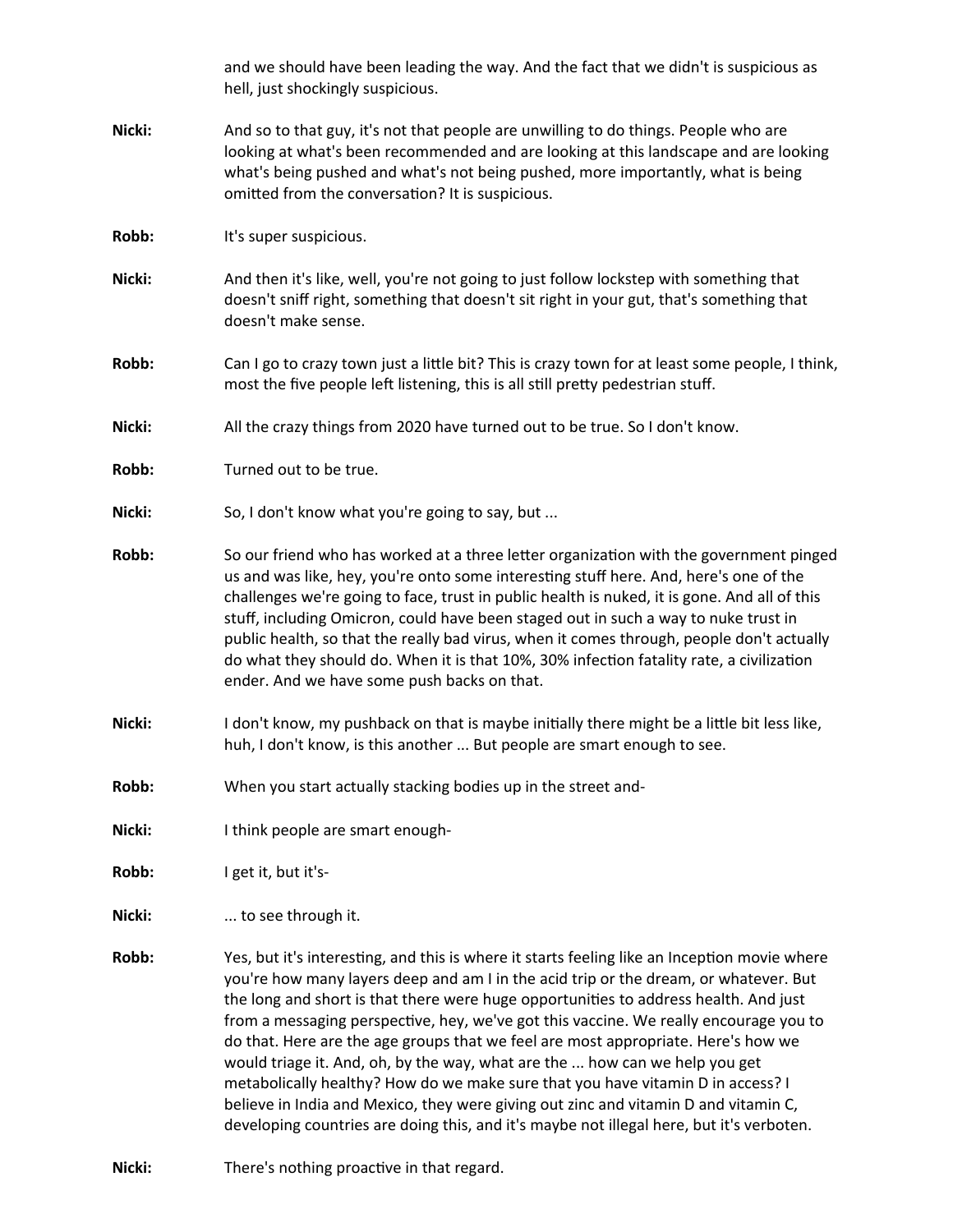- **Robb:** Yeah. There's nothing proactive in that regard. So there's an article here that kind of digs into this from the Federalist, Our Failure to Grapple with the Obesity Epidemic Pumps Diabetes Crisis to New Heights. And so I think that one is really worth reading. It's something I've talked about for a long time. If folks have followed my work, I think it was 2012, Ancestral Health Symposium, maybe 2013 that I talked about the congressional budget office predictions from that, from actually around 2004, was where that study had been generated. And it was suggesting that by 2035, the US would be bankrupt from diabetes related costs. Like every nickel, dime and penny that we produced with GDP would be consumed-
- **Nicki:** 2025?
- **Robb:** 2035.
- **Nicki:** 2035.
- **Robb:** 2035. It's only Al Gore that makes predictions that New York will be under water in-
- **Nicki:** 12 years.
- **Robb:** It was supposed to be 12 years ago that it was supposed to be under water, I think. But so that's a thing to look at. So I threw out a bunch of this stuff to this person on my Facebook page. And they came back again. They're like, "You're dancing around the issue. People just don't want to do what they should do," which I said, "You're saying that vaccine, everybody should get a vaccine. That is the one and only thing. Our public health officials are not on the line for talking about public health." And I haven't, to this point, not really gotten a response around that, but there's another piece that, again, from the Federalist-
- **Nicki:** Well, first of all, so as we were talking with regard to this first paper that you're linking to here, the diabetes crisis is now significantly greater than it was-
- **Robb:** Oh, this was a great-
- **Nicki:** ... in 2020, at the start of the pandemic.
- **Robb:** This was a great piece too and I forgot about this. This guy very emphatically said, "You don't know what you're talking about here. You don't know what you're talking about. People haven't gained weight during the pandemic."
- **Nicki:** That was where I was going with this.
- **Robb:** And he said that.
- **Nicki:** With certitude.
- **Robb:** With absolute certitude. I'm like, "You're fucking kidding me, right?" And I just posted about the COVID 15. And I think that was written like a year ago. So it's now probably like the COVID 25. I'm like, "If you are this unaware or if your sociopolitical view is so constrained that you can't even dig up information that people have gained significant amount of weight," and people have, because of all these different things that have gone on, we're just now starting to see this excess death stuff pop up, children missing mandatory childhood vaccinations. And there seemed to be some problems there.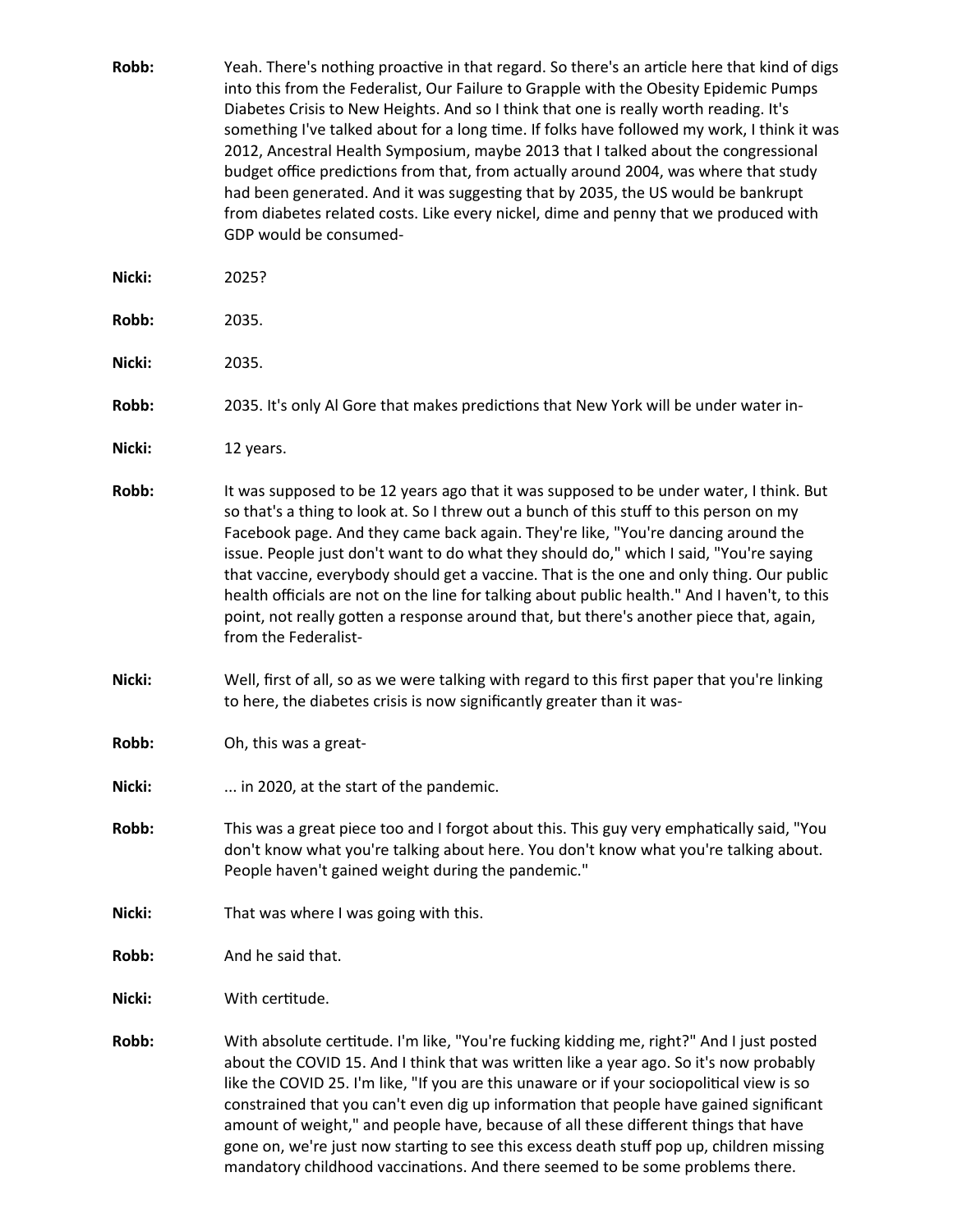| Robb:  | People missing cancer screening, people who had a heart attack who didn't get<br>treatment, people missing-                                                                                                                                                                                                                                                                                                                                                                                                                                                                                                                                                        |
|--------|--------------------------------------------------------------------------------------------------------------------------------------------------------------------------------------------------------------------------------------------------------------------------------------------------------------------------------------------------------------------------------------------------------------------------------------------------------------------------------------------------------------------------------------------------------------------------------------------------------------------------------------------------------------------|
| Nicki: | Because they were afraid to go to the                                                                                                                                                                                                                                                                                                                                                                                                                                                                                                                                                                                                                              |
| Robb:  | Because they were afraid  either afraid to go-                                                                                                                                                                                                                                                                                                                                                                                                                                                                                                                                                                                                                     |
| Nicki: | ER.                                                                                                                                                                                                                                                                                                                                                                                                                                                                                                                                                                                                                                                                |
| Robb:  | or they couldn't get in, because of the impact of all this stuff. And it becomes a<br>circular thing where it's like, well, if people would just get vaccinated then  well, but<br>the vaccines aren't sterilizing and they don't prevent you from getting the disease.                                                                                                                                                                                                                                                                                                                                                                                            |
| Nicki: | Don't prevent you from transmitting the disease.                                                                                                                                                                                                                                                                                                                                                                                                                                                                                                                                                                                                                   |
| Robb:  | They may actually make the transmission worse. They may, in some populations,<br>attenuate the total severity of the disease. But even that is a little bit up in the air, and it<br>certainly is inappropriate the cost benefit. We were just looking at the number needed<br>to treat to prevent one bad outcome in young men is massive. And then the amount of<br>myocarditis by comparison that it produces, it's like you're literally burning down the<br>village to save the tribe or something. Some terrible analogy with that.                                                                                                                          |
| Robb:  | So I came back to this person like, "So you're really telling me that you're unaware of all<br>this weight gain that's happened? And how should I take anything you are saying<br>credibly? And all I'm saying is if you want a vaccine, by all means, get a vaccine. And let's<br>talk about who is the most risk stratified-"                                                                                                                                                                                                                                                                                                                                    |
| Nicki: | And even if you had the vaccine, still doing things to improve your metabolic health is<br>important. And that message should be there.                                                                                                                                                                                                                                                                                                                                                                                                                                                                                                                            |
| Robb:  | Well, and here's the funny thing, and we know this from influenza, RSV and a bunch of<br>other vaccines, if you're metabolically unhealthy, the vaccines don't fucking work very<br>well. They just don't take, you don't get a proper immune response. And so either way,<br>and I've said this one a bunch of different times over the course of the last two years,<br>whether you want to vaccinate or don't want to vaccinate, being metabolically healthy<br>stacks the deck in your favor, having adequate vitamin D stacks the deck in your favor,<br>inadequate vitamin D means that vaccines don't work as well. And again, this is well<br>established. |
| Robb:  | It's well established within the COVID literature. It's well established within influenza<br>literature and a host of other vaccines, because it is all predicated on the immune<br>response. And if you don't have proper vitamin D status, we have an inappropriate<br>immune response. It's not made up shit. People do all kinds of made up stuff, but I<br>mean, this stuff is very well documented. I don't want to say the science is settled, but<br>this is well established stuff. It's not outside-                                                                                                                                                     |
| Nicki: | And more and more research is coming out that is aligned with that.                                                                                                                                                                                                                                                                                                                                                                                                                                                                                                                                                                                                |
| Robb:  | It continually aligns with that. So, thank you for reminding me about that. But then<br>there's another Federalist piece here, He Lost More Than 100 Pounds Before Catching<br>COVID and it Likely Saved His Life. And this is just a story about a guy that early in the<br>pandemic, he was very overweight and he realized that, oh, everybody's going to get<br>this ultimately. And he kind of did the cost benefit analysis of like, well, even if I<br>whether I get vaccinated or not, if I'm overweight, my risk is much greater. And so we                                                                                                               |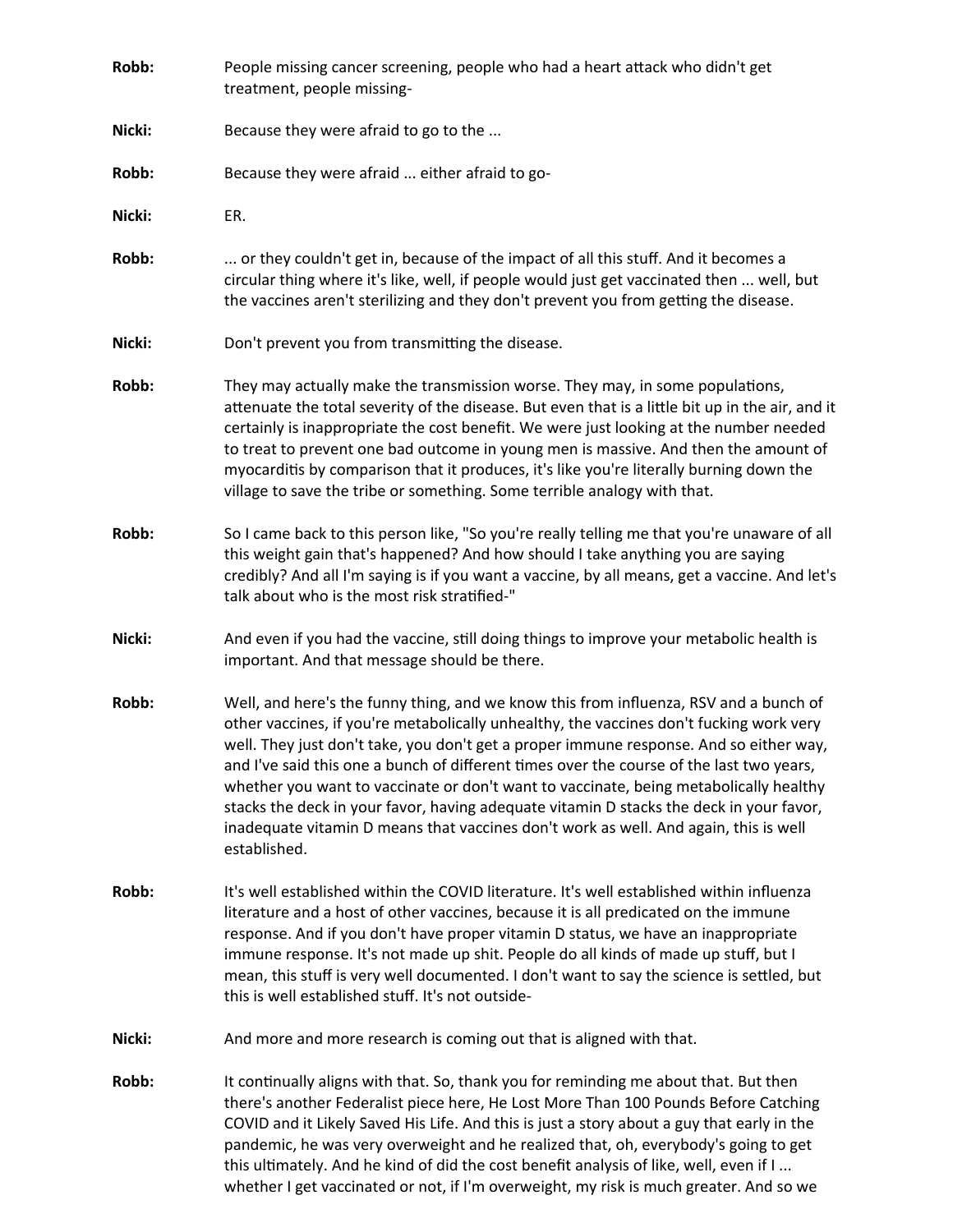|        | took it upon himself to change his diet and started exercising and he lost 100 pounds<br>and he still got pretty god damn sick. It's an interesting story, but he almost certainly<br>saved his life by doing that. The thing is though, is that it was just because he had his<br>eyes open and kind of followed fringe recommendations. This wasn't mainstream, this<br>didn't come from St. Fauci, the good, which-                                                                                                                                                                                  |
|--------|---------------------------------------------------------------------------------------------------------------------------------------------------------------------------------------------------------------------------------------------------------------------------------------------------------------------------------------------------------------------------------------------------------------------------------------------------------------------------------------------------------------------------------------------------------------------------------------------------------|
| Nicki: | St. Fauci the good?                                                                                                                                                                                                                                                                                                                                                                                                                                                                                                                                                                                     |
| Robb:  | Of course, he couldn't be anything else. He is science.                                                                                                                                                                                                                                                                                                                                                                                                                                                                                                                                                 |
| Nicki: | I guess no saints are like saint so-and-so the bad.                                                                                                                                                                                                                                                                                                                                                                                                                                                                                                                                                     |
| Robb:  | I don't know.                                                                                                                                                                                                                                                                                                                                                                                                                                                                                                                                                                                           |
| Nicki: | My Catholic elementary school education is failing me.                                                                                                                                                                                                                                                                                                                                                                                                                                                                                                                                                  |
| Robb:  | That only happens a few times a day, babe. So don't worry about that. I don't know,<br>anything else that we want to say on that? My point again is, I'll make a quick point and<br>then you can wrap up too. If there had been a cohesive story here, if there had been a<br>diversified risk approach tackling public health, looking at our pharmacopeia of drugs to<br>see if there's anything that we could do there, really trying to risk stratify, like who really<br>needs a vaccine and who can wait? And if there had been some nuance there, if there<br>had been anything other than just- |
| Nicki: | There would've been a helluva a lot more buy-in with everything.                                                                                                                                                                                                                                                                                                                                                                                                                                                                                                                                        |
| Robb:  | Yes. And there'd be a lot more trust.                                                                                                                                                                                                                                                                                                                                                                                                                                                                                                                                                                   |
| Nicki: | And a lot more trust. And this ties into-                                                                                                                                                                                                                                                                                                                                                                                                                                                                                                                                                               |
| Robb:  | And ironically, I think a lot more people would've gotten vaccinated-                                                                                                                                                                                                                                                                                                                                                                                                                                                                                                                                   |
| Nicki: | Totally.                                                                                                                                                                                                                                                                                                                                                                                                                                                                                                                                                                                                |
| Robb:  | for fuck's sakes.                                                                                                                                                                                                                                                                                                                                                                                                                                                                                                                                                                                       |
| Nicki: | 100%.                                                                                                                                                                                                                                                                                                                                                                                                                                                                                                                                                                                                   |
| Robb:  | If they hadn't-                                                                                                                                                                                                                                                                                                                                                                                                                                                                                                                                                                                         |
| Nicki: | The mono message-                                                                                                                                                                                                                                                                                                                                                                                                                                                                                                                                                                                       |
| Robb:  | forced us.                                                                                                                                                                                                                                                                                                                                                                                                                                                                                                                                                                                              |
| Nicki: | The mono message and then the continuing to push, I think the instinct on behalf of a<br>lot of people, especially when taking in the totality of everything we've just talked about<br>is to dig in your heels. And we wanted to mention and just touch on quickly the Rogan,<br>Spotify drama. And it ties in perfectly.                                                                                                                                                                                                                                                                              |
| Nicki: | Rogan is an inquisitive person who brings on a variety of guests and has conversations<br>and is digging at the truth. He doesn't have an agenda. And the reason why his platform<br>is so huge and the reason why we have the mainstream media freaking out over him-                                                                                                                                                                                                                                                                                                                                  |
| Robb:  | Can I back you up a little bit?                                                                                                                                                                                                                                                                                                                                                                                                                                                                                                                                                                         |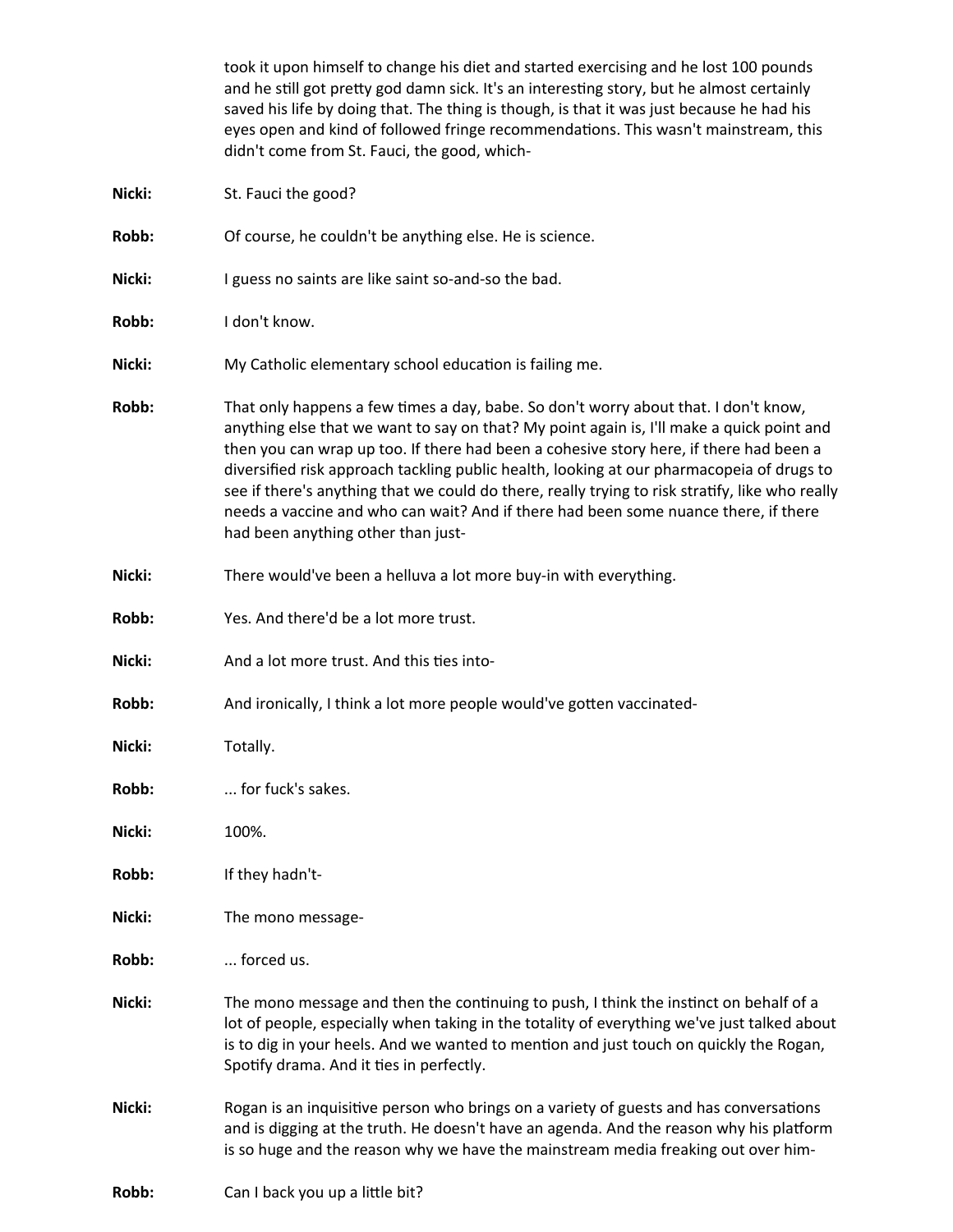**Nicki:** Mm-hmm (affirmative).

- **Robb:** I think it's going to be hard for a lot of people to believe that he doesn't have "an agenda." Joe's agenda is that he's legitimately curious and he's not above sticking his finger in an ant nest and just kind of stirring it up to see what'll happen as an experiment. In my opinion, I've spent a little bit of time with the guy and have chatted with him a fair amount, but that ... everybody, so many people and we're so polarized, people can't conceive of person who doesn't have an end goal. I don't know that I would be above having an end goal. I would certainly have some type of an agenda. I would however, say that Joe certainly has beliefs. And I think that he would have end stages that he would like to see. But I think the most legitimate thing as his agenda is legitimate curiosity.
- **Nicki:** 100%. And throughout the whole thing, he has talked about the importance of getting healthy and losing weight. So instead of a mono message from our big ... and also, who are his corporate overlords? Spotify, and-
- **Robb:** Which that's in relation-
- **Nicki:** ... his advertisers. Those are relationships, versus all of these media outlets are owned by huge corporate entities that do have agendas, that are influenced by corporations like big pharma. And so, this is where I feel like people are ... the reason why mainstream media is I think falling apart and scrambling is because it's been this singular message. There's been no nuance. There's been no inquiry into anything. Everything has always been, this is settled. It's not the lab leak. It came from nature. Every little thing along the way, there's been a single answer with no room for questioning. And somebody like Joe, he's asking questions.
- **Nicki:** He's just having a conversation and trying to dig in, he gets different people from the whole variety of spectrums, beliefs, politically and medically and whatnot. People like that. They don't want to be forced fed something. We are adults. We want to think something, we want to be able to listen, think it through and come to our own conclusion. And the fact that that's not okay in this current landscape and that people are putting so much pressure on Spotify and Rogan, it's mind boggling.
- **Robb:** Well, it's suspicious, again. It's like why-
- **Nicki:** Well, then when you look at Neil Young, what was the tie? Blackstone owns his music-

**Robb:** Owns his music.

- **Nicki:** ... via some other third party. And so, that's fishy.
- **Robb:** And I have no doubt that Neil Young's sociopolitical leanings are such that they are what they are, but Blackstone, how many other artists do these guys own? And they just kind of went through, "Hey, what are your thoughts on this?" "Oh, I think Joe Rogan's a piece of shit for doing what he's doing." "Perfect. Here's what we're going to do. We're going to create this drama and ..."
- **Nicki:** And-
- **Robb:** And that's great if Neil can't conceive of being on a platform that is allowing someone else the ability to both articulate their position and let other people access it. But there's just so much irony there.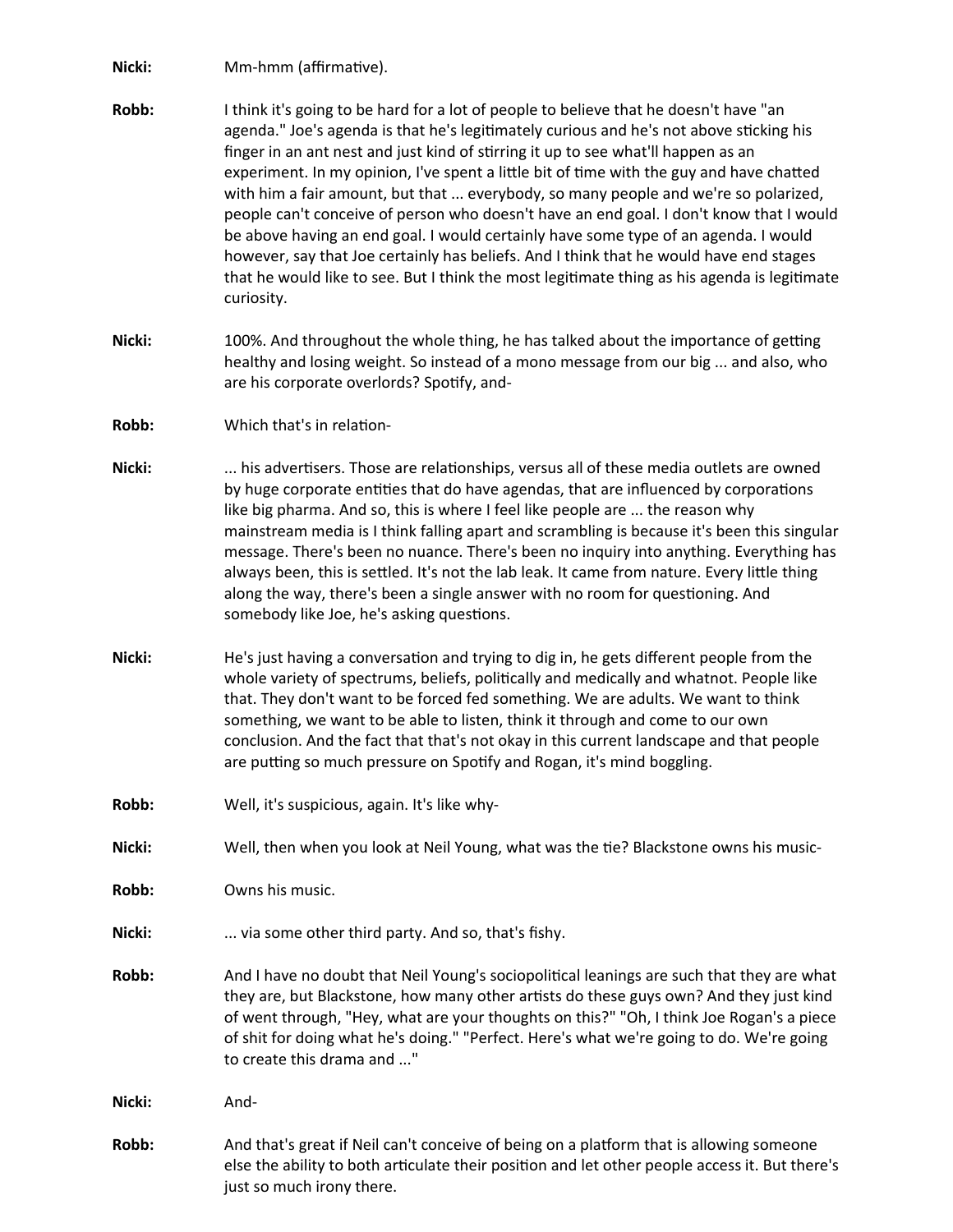| Nicki: | And this is going to tie into the Canadian convoy in Ottawa, too. Kind of going-                                                                                                                                                                                                                                                                                                                                                                                                                                                                                                                                            |
|--------|-----------------------------------------------------------------------------------------------------------------------------------------------------------------------------------------------------------------------------------------------------------------------------------------------------------------------------------------------------------------------------------------------------------------------------------------------------------------------------------------------------------------------------------------------------------------------------------------------------------------------------|
| Robb:  | Back to that.                                                                                                                                                                                                                                                                                                                                                                                                                                                                                                                                                                                                               |
| Nicki: | on a nice, little, nice, little journey here through all these topics. But the Washington<br>Post just had some opinion piece that was, we need to talk about this toxic movement<br>that's happening in Canada.                                                                                                                                                                                                                                                                                                                                                                                                            |
| Robb:  | This toxic freedom movement was the headline.                                                                                                                                                                                                                                                                                                                                                                                                                                                                                                                                                                               |
| Nicki: | Yeah. Toxic freedom movement, which is  Wow.                                                                                                                                                                                                                                                                                                                                                                                                                                                                                                                                                                                |
| Robb:  | That was the headline-                                                                                                                                                                                                                                                                                                                                                                                                                                                                                                                                                                                                      |
| Nicki: | Freedom is toxic.                                                                                                                                                                                                                                                                                                                                                                                                                                                                                                                                                                                                           |
| Robb:  | we need to talk about this toxic freedom movement.                                                                                                                                                                                                                                                                                                                                                                                                                                                                                                                                                                          |
| Nicki: | And so people who are reading mainstream media outlets like the Washington Post and<br>taking in the fact that there were like one or two people with a confederate flag and so<br>clearly everybody there is a racist and a Nazi. Again, I don't know. I feel like people see<br>through this bullshit. We have so many Canadians inside the Healthy Rebellion, people<br>that actually went to Ottawa on Saturday, people that live there.                                                                                                                                                                                |
| Nicki: | One woman is pregnant and she is from Serbia. Her parents fled Serbia and moved to<br>Canada. And now all of this stuff is happening in Canada, which is just heartbreaking.<br>And she went and talked to all of these, there were Serbian truck drivers that were<br>sharing food and just the vibe and the positivity and other person was like, this is the<br>most positive thing I've ever been to. There was not a single ounce of violence and<br>people are really, truly there unifying together. It's all colors, all religions, all  it's a<br>beautiful thing. And if people are actually looking at that like |
| Robb:  | Let me throw something in there just really quick, and this will get us in trouble, but I'm<br>at the don't really care point. At least up till this point, what was the tagline out of the<br>summer of 2019 or '20? I'm a mainly peaceful protest? This has actually been 100%<br>peaceful, so far. Now, bad actors could be there-                                                                                                                                                                                                                                                                                       |
| Nicki: | I think as of this morning-                                                                                                                                                                                                                                                                                                                                                                                                                                                                                                                                                                                                 |
| Robb:  | infiltrators could get in there.                                                                                                                                                                                                                                                                                                                                                                                                                                                                                                                                                                                            |
| Nicki: | there maybe have been two arrests in all of Ottawa.                                                                                                                                                                                                                                                                                                                                                                                                                                                                                                                                                                         |
| Robb:  | Oh, okay. But nothing's getting burned down. People have not broken in as in attempt to<br>solidify their freedom. They have not broken into Walmart's and stolen every god damn<br>thing out of there, which I still can't figure out how that is liberating anybody, or<br>illustrative of anything other than douche baggery. But, I don't know. But that is not<br>happening here.                                                                                                                                                                                                                                      |
| Robb:  | And I, again, interesting comparing contrast, and what is the one thing that is being<br>requested? It's actually very interesting because it's a very specific ask, whereas the ask<br>that kind of came out of the aftermath of some of the George Floyd stuff, I'm still not<br>entirely  defund the police? Okay, that worked great. Cities went to hell and now<br>they're walking all that back. There wasn't actually a specific ask. There is a specific ask                                                                                                                                                        |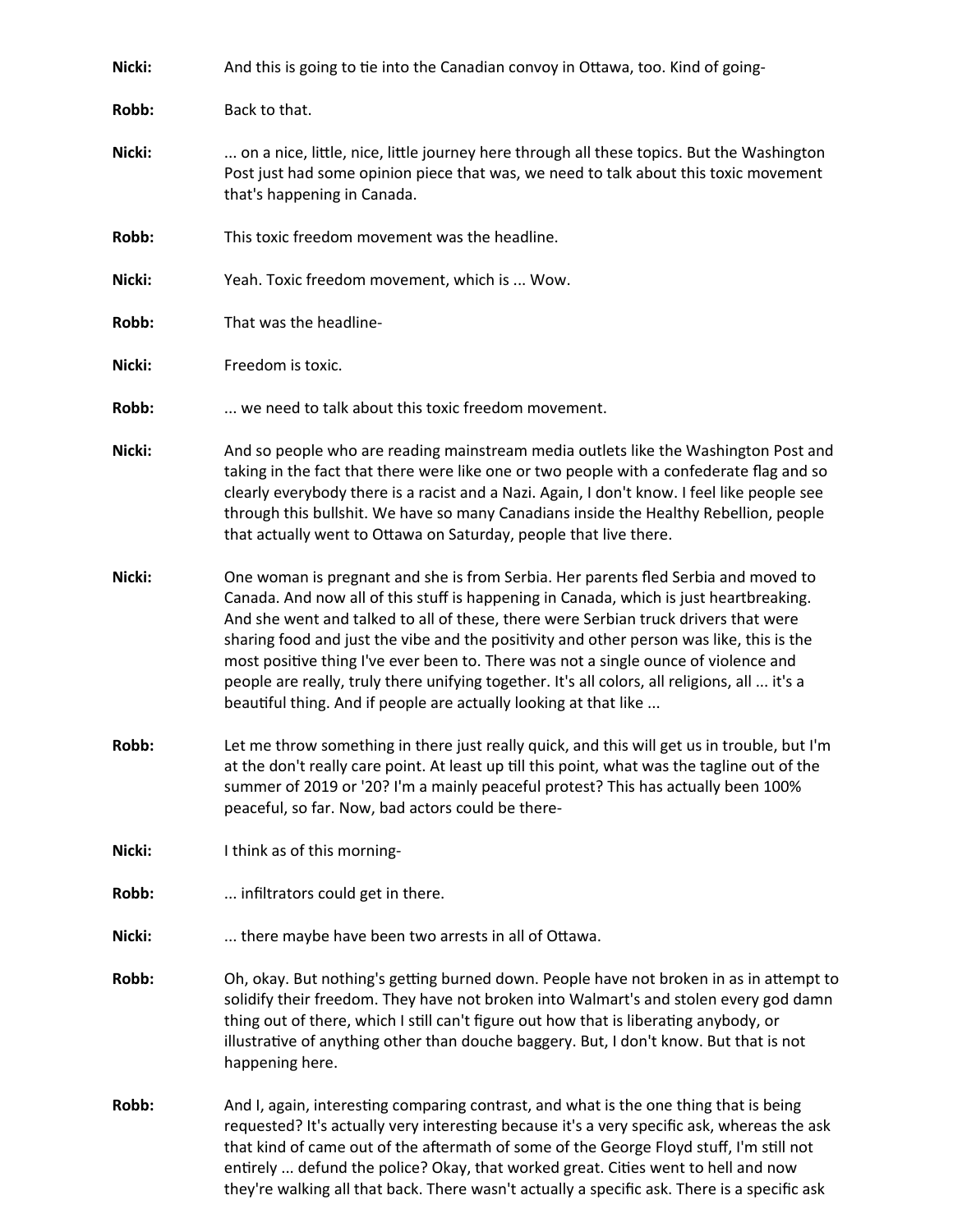here, remove the vaccine mandate, make it optional. That's it, that's all that people are asking for. I don't want this to be forced upon me. I don't want my life-

| Nicki: | And it's about-                                                                                                                                                                                                                                                                                                                                                                                                                                                                                                                                                                                                                                             |
|--------|-------------------------------------------------------------------------------------------------------------------------------------------------------------------------------------------------------------------------------------------------------------------------------------------------------------------------------------------------------------------------------------------------------------------------------------------------------------------------------------------------------------------------------------------------------------------------------------------------------------------------------------------------------------|
| Robb:  | predicated on whether I-                                                                                                                                                                                                                                                                                                                                                                                                                                                                                                                                                                                                                                    |
| Nicki: | far more than just the vaccines too. But they do have a specific ask.                                                                                                                                                                                                                                                                                                                                                                                                                                                                                                                                                                                       |
| Robb:  | That is the choke point, because-                                                                                                                                                                                                                                                                                                                                                                                                                                                                                                                                                                                                                           |
| Nicki: | But they're rallying around like, hey, this is Canada. Our government should work for us.<br>The government should serve the people, not the other way around.                                                                                                                                                                                                                                                                                                                                                                                                                                                                                              |
| Robb:  | Well, and just as a side note around that, and most folks are probably aware of this, but<br>maybe not. But one of the only surviving framers of the Canadian constitution is suing<br>the government and making the case that they're in violation of six different  it would<br>be different bill of rights points. And so, we'll see where that goes.                                                                                                                                                                                                                                                                                                    |
| Robb:  | So a lot of people are aware of, I think the  seemingly the good intent here. There are<br>people that are not though. We had some people that were like, my friends who were in<br>such and such community think that these people are all racist. And so that's all I'm<br>going to believe. And that's all I'm going to get into. Oh, what's my point about that? Do<br>I even want to make a point about that?                                                                                                                                                                                                                                          |
| Nicki: | We're just massively divided, but the thing that's happening there, and you can see on<br>all of these different Instagram channels about the freedom convoy, the unity that is<br>taking place. If you actually take the time to look, it's bring tears to your eyes beautiful.                                                                                                                                                                                                                                                                                                                                                                            |
| Robb:  | And here's a funny thing, Bad-Gato had some great stuff. And so for all the kind of<br>bougie, communist, socialist workers of the world unite, and he's like, "They fucking<br>united," and they're like, "No, not like this."                                                                                                                                                                                                                                                                                                                                                                                                                             |
| Nicki: | Oh, and that reminds me. I actually took a screenshot of something I read this morning<br>and I'll read it because it ties perfectly into that. So this is James Lindsay, he's the author<br>of Cynical Theories with another co-author and he tweeted this thing, cognitive<br>dissonance. And it's a screenshot from a Reddit thread, workers are uniting in solidarity<br>against an authoritarian government, and the left is against it.                                                                                                                                                                                                               |
| Nicki: | "The trucker convoy is the closest thing to a working class uprising I've seen in my<br>lifetime. I wasn't around in the 60s, and yet the left is somehow against it. Isn't this<br>exactly the kind of thing the left should be supporting? Are there even any working class<br>people on the left anymore? Why do they all seem to be Zoom tech workers or<br>unemployed? Why is the actual working class overwhelming  Why is the actual<br>working class overwhelmingly not on the left? It's really unsettling to see actual working<br>class unity taking direct action against fascist mandates and the left is taking the side of<br>the fascists." |
| Robb:  | There you go.                                                                                                                                                                                                                                                                                                                                                                                                                                                                                                                                                                                                                                               |
| Nicki: | It's a crazy world we are living in.                                                                                                                                                                                                                                                                                                                                                                                                                                                                                                                                                                                                                        |
| Robb:  | Can you forward that to me?                                                                                                                                                                                                                                                                                                                                                                                                                                                                                                                                                                                                                                 |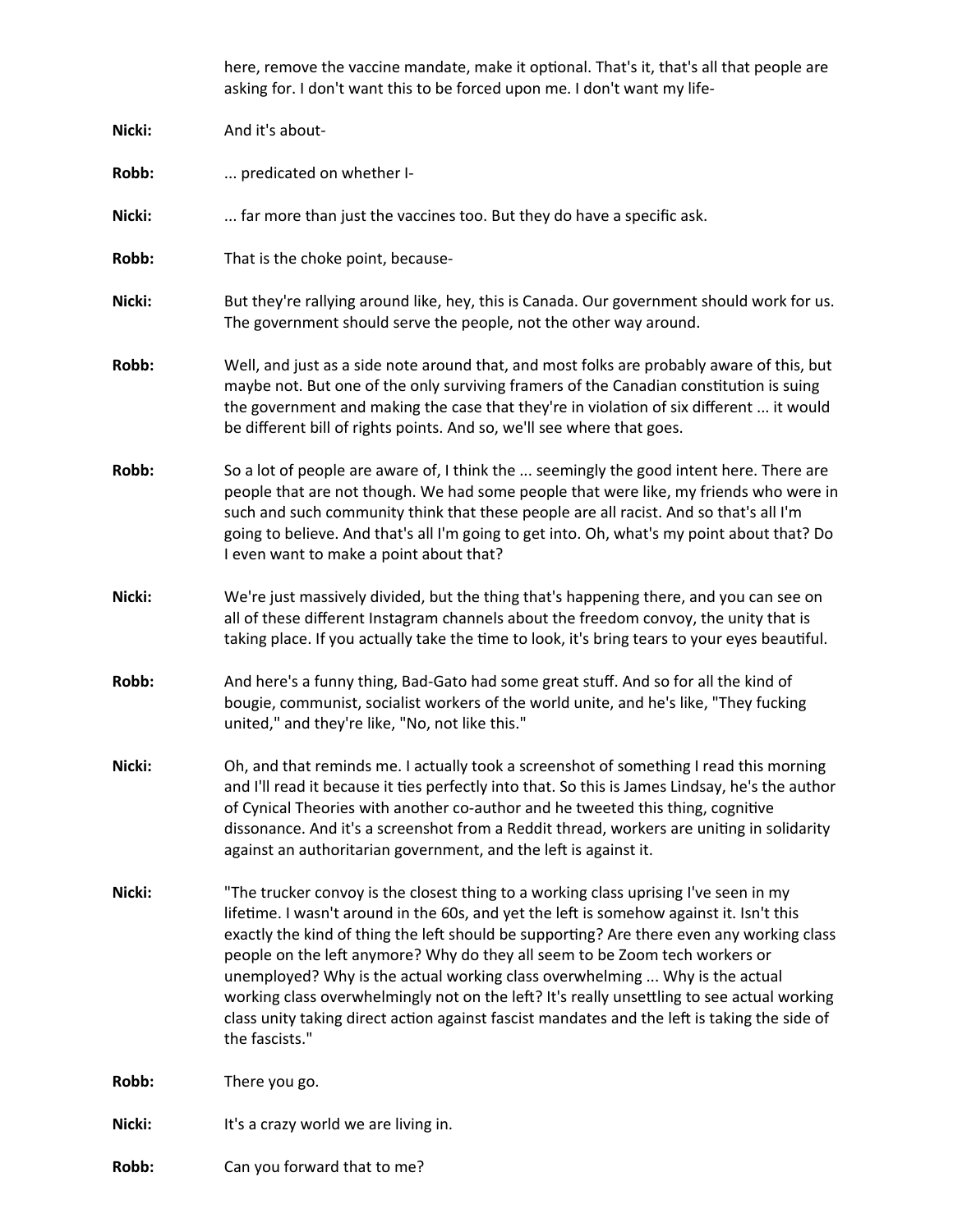| Nicki: | Yeah.                                                                                                                                                                                                                                                                                                                                                                                                                                                                                                                                                                                                                                                                                                        |
|--------|--------------------------------------------------------------------------------------------------------------------------------------------------------------------------------------------------------------------------------------------------------------------------------------------------------------------------------------------------------------------------------------------------------------------------------------------------------------------------------------------------------------------------------------------------------------------------------------------------------------------------------------------------------------------------------------------------------------|
| Robb:  | And maybe we can get a link to that in the show notes too.                                                                                                                                                                                                                                                                                                                                                                                                                                                                                                                                                                                                                                                   |
| Nicki: | Absolutely.                                                                                                                                                                                                                                                                                                                                                                                                                                                                                                                                                                                                                                                                                                  |
| Robb:  | So as always, I'm not entirely sure if anything that we're doing here ever does any good,<br>but we've been getting a lot of emails from people just saying thank you. I have to say,<br>following some people like the Bad-Gato and even Alex Berenson, although Alex is a<br>little acerbic for me at times, a little over the top, but certainly dark horse, Jordan<br>Peterson, which, I mean, these are all horrible reprehensible people that are just asking<br>for freedom, that we continue to improve western liberal democracies, that we don't<br>burn it down with no viable option in hand is really like-                                                                                     |
| Nicki: | That's really what-                                                                                                                                                                                                                                                                                                                                                                                                                                                                                                                                                                                                                                                                                          |
| Robb:  | the charter of these people.                                                                                                                                                                                                                                                                                                                                                                                                                                                                                                                                                                                                                                                                                 |
| Nicki: | I mean, Brett Weinstein has made the case, fixing something that's already in existence<br>is a hell of a lot easier than burning something completely to the ground and trying to<br>start from scratch.                                                                                                                                                                                                                                                                                                                                                                                                                                                                                                    |
| Robb:  | And my vindictive self, part of me is kind of like, fuck it. Let's just let it burn down,<br>because it's going to be more other people that are affected than me, but it'll for sure<br>affect me and it'll affect-                                                                                                                                                                                                                                                                                                                                                                                                                                                                                         |
| Nicki: | No, we're all going to be affected.                                                                                                                                                                                                                                                                                                                                                                                                                                                                                                                                                                                                                                                                          |
| Robb:  | We will all be affected.                                                                                                                                                                                                                                                                                                                                                                                                                                                                                                                                                                                                                                                                                     |
| Nicki: | That would be a fucking terrible situation.                                                                                                                                                                                                                                                                                                                                                                                                                                                                                                                                                                                                                                                                  |
| Robb:  | And both Heather and Brett had a piece talking about spite, and what spite is, is willing<br>to take damage to yourself to make sure that damage is inflicted to someone else. And<br>I've reached the spiteful stage of my life where I'm kind of like, I've been warning and<br>begging and cajoling, hey, can we do this? Can we do that? And it's like, no, man, your<br>book didn't cover every nuance of bipock farming. And so that means you're a racist,<br>sacred cow, which we got a bunch of stuff like that. And you just, you get several years<br>of an onslaught of stuff like that. And you're kind of like, fuck all of you guys, but that's<br>not everybody. It is still a vocal fringe- |
| Nicki: | It's actually a very small-                                                                                                                                                                                                                                                                                                                                                                                                                                                                                                                                                                                                                                                                                  |
| Robb:  | It's a very small group. It is a small shit-headed group.                                                                                                                                                                                                                                                                                                                                                                                                                                                                                                                                                                                                                                                    |
| Nicki: | In the words of Justin Trudeau, it's a small fringe minority.                                                                                                                                                                                                                                                                                                                                                                                                                                                                                                                                                                                                                                                |
| Robb:  | Is that while he is wearing blackface or not, or both?                                                                                                                                                                                                                                                                                                                                                                                                                                                                                                                                                                                                                                                       |
| Nicki: | He wasn't, but those words will come down-                                                                                                                                                                                                                                                                                                                                                                                                                                                                                                                                                                                                                                                                   |
| Robb:  | Echo through history.                                                                                                                                                                                                                                                                                                                                                                                                                                                                                                                                                                                                                                                                                        |
| Nicki: | through history, for sure.                                                                                                                                                                                                                                                                                                                                                                                                                                                                                                                                                                                                                                                                                   |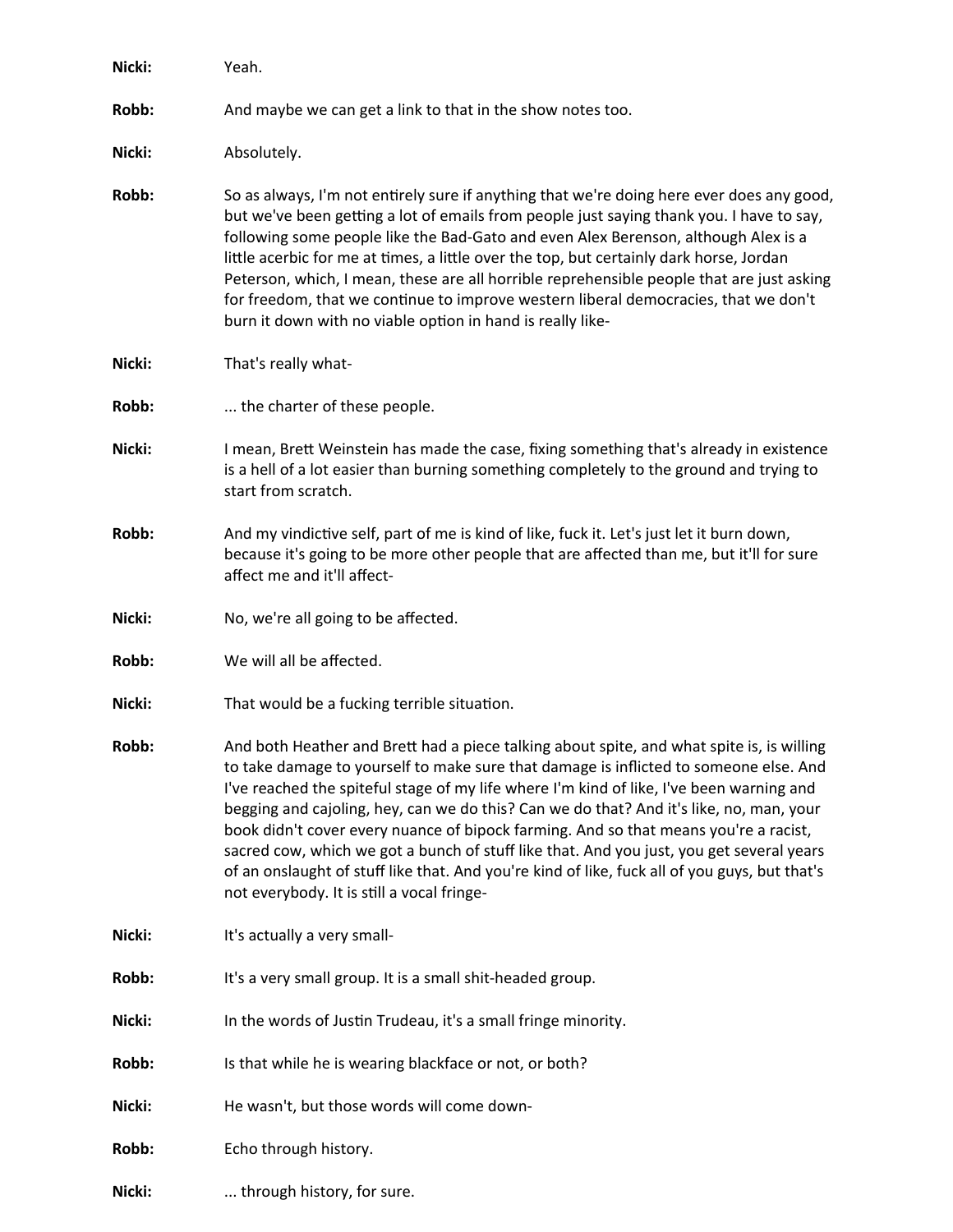| Robb:  | It is true. And that is part of what keeps me in the fight. And we do get some good<br>feedback from folks. And I do honestly, like some days I'm kind of like, is doing this<br>podcast doing any good? Should we just keep our head down and sell salt and call it a<br>day? But, I do-                                                                                                                                                                                                                                   |
|--------|-----------------------------------------------------------------------------------------------------------------------------------------------------------------------------------------------------------------------------------------------------------------------------------------------------------------------------------------------------------------------------------------------------------------------------------------------------------------------------------------------------------------------------|
| Nicki: | How much value do you get from listening to Brett and Heather, from reading El Gato<br>Malo and other people? It-                                                                                                                                                                                                                                                                                                                                                                                                           |
| Robb:  | It's probably some of the more enriching elements of my life.                                                                                                                                                                                                                                                                                                                                                                                                                                                               |
| Nicki: | It helps when we're going through this period of time as a country, as a global<br>population, and I see it in some of the comments on Gato's things, like you've got, or<br>Eugyppius, you've got people all over the world in different states of lockdown and<br>different states of mandate and these sort of-                                                                                                                                                                                                          |
| Robb:  | It's a lifeline.                                                                                                                                                                                                                                                                                                                                                                                                                                                                                                            |
| Nicki: | It's a lifeline. And even people in the Healthier Rebellion have said as much. So I know<br>that sometimes you get a little                                                                                                                                                                                                                                                                                                                                                                                                 |
| Robb:  | I just-                                                                                                                                                                                                                                                                                                                                                                                                                                                                                                                     |
| Nicki: | You question whether or not we're  is this helping? But I feel like we've seen enough<br>and heard enough that it does. And also, we get value from other people. And so, some<br>people get value from us.                                                                                                                                                                                                                                                                                                                 |
| Robb:  | Yeah, I'm sure. Well, I think some of that I think is good, healthy questionings. I've had<br>two significant mentors who ended up being complete narcissist shit bags and terrible<br>people. And so I try to keep a toe or two on the ground with that regard. I will say that<br>the by and large, the stuff that I've followed and the stuff that I think about, I don't want<br>to have control over or dominion over anybody. I want to do my own thing and I want to<br>see everybody else thrive and do well. I am- |
| Nicki: | You would've never been Genghis Khan.                                                                                                                                                                                                                                                                                                                                                                                                                                                                                       |
| Robb:  | I would've never been Genghis Khan. I would've been a terrible conqueror. Until though,<br>and I will say this, until you reach a point of frustration with people where you're like,<br>these people are too dumb to help themselves. I forget the period of the crusades<br>where it was a kill them all, let God sort them out. And it didn't matter if they were<br>Christian or infidel or whatever. I could see where one could reach that stage of<br>jadedness, and I hope to avoid that, but I don't know.         |
| Nicki: | I feel like there are-                                                                                                                                                                                                                                                                                                                                                                                                                                                                                                      |
| Robb:  | I should probably-                                                                                                                                                                                                                                                                                                                                                                                                                                                                                                          |
| Nicki: | world leaders who have that mindset potentially.                                                                                                                                                                                                                                                                                                                                                                                                                                                                            |
| Robb:  | I do too. I do too. And I guess that's kind of my point, is                                                                                                                                                                                                                                                                                                                                                                                                                                                                 |
| Nicki: | And we're the ones that are too dumb. We're the ones that-                                                                                                                                                                                                                                                                                                                                                                                                                                                                  |
| Robb:  | Naive and gullible and well, why wouldn't you want power? It's there for the taking.                                                                                                                                                                                                                                                                                                                                                                                                                                        |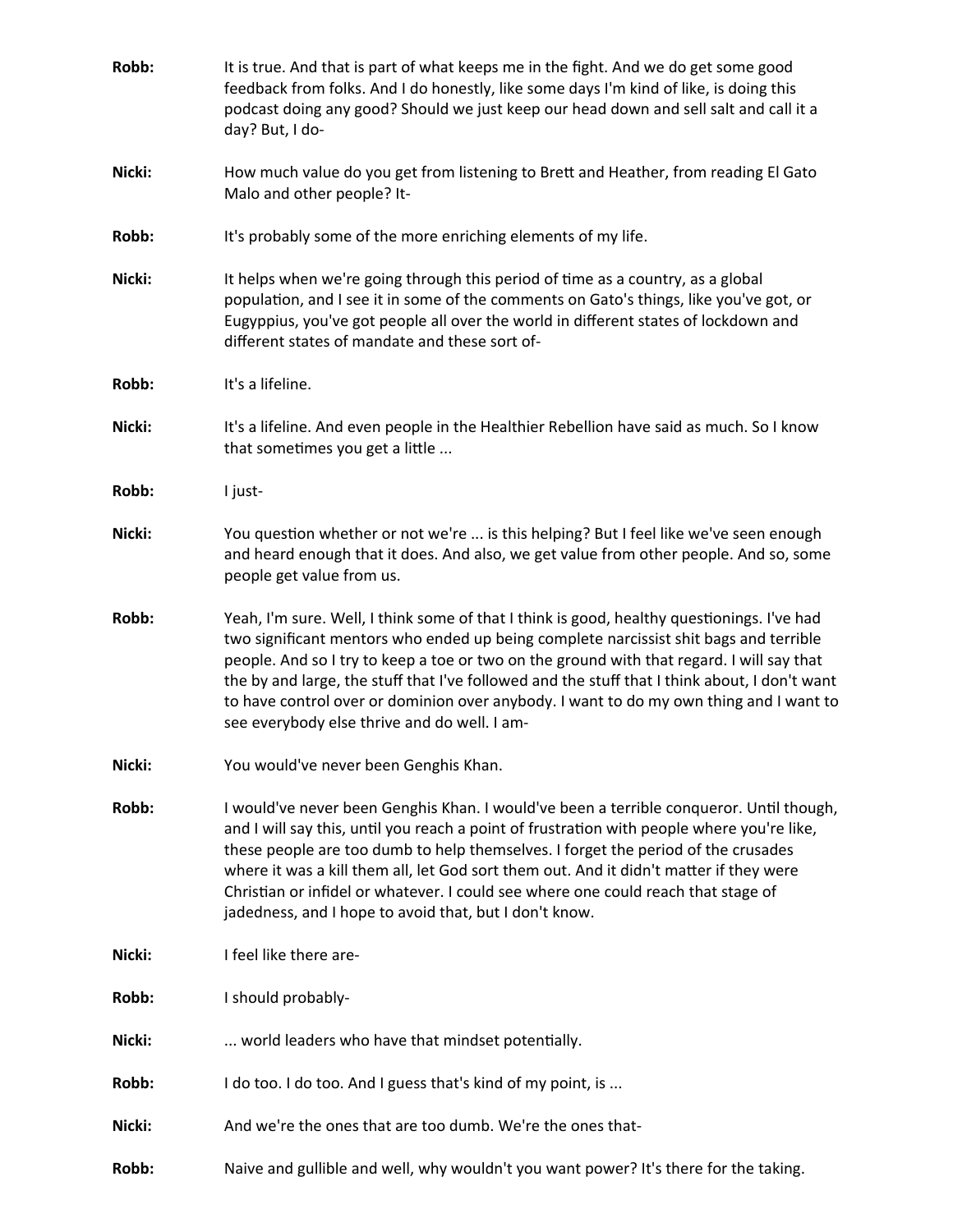**Nicki:** We're the surfs. **Robb:** We probably are, but I guess some of the stuff to push back on, and I don't see a ton of success with this, like with this person that I was having the back and forth with on my private Facebook page. But I've really dug my heels in on, I just want people to have an option. I just want people to have their choice, and I don't want control over folks. If we're addressing a complex problem, probably-**Nicki:** We should have a lot of conversation with a lot of different people. No voices should be silenced because we don't know if we're going to be right. And it may-**Robb:** It may not be right for every one person or maybe different-**Nicki:** But had there really been a round table of medical doctors at the beginning of this thing, it would've played out entirely different. **Robb:** I would make the case even from, if Fauci could ... Let's say that there is this kind of cabal of people that just wanted everybody vaccinated for whatever reason. And it was like digital mandate or whatever-**Nicki:** A digital passport, social credit score. **Robb:** ... digital passport, social credit score, all that stuff. Had you wrapped it in the guise of a balanced, reasonable approach, hey, we're also going to look at natural immunity and we're also going to ... everybody needs to get healthy. I think overall, they would've ended up vaccinating more people had they kept it optional and pushed for, everybody get healthy, we're looking at repurposed drugs. Ironically, if they had just been more honest about trying to get people healthier, they could have probably had a more successful outcome on this. **Nicki:** 100%. **Robb:** And they would've-**Nicki:** Because the trust factor would've been better, so much higher. **Robb:** Ironically. **Nicki:** So much higher. Robb: I'll wrap up on that, unless you have something else to say? **Nicki:** No, I think that's a good stopping point for today. So anyway, folks, thank you for listening, one of six. We appreciate you. **Robb:** As always, give us feedback, let us know what's helpful, what's not. We're just kind of making this up as we go sometimes, looking at things that we think are important and that might be helpful for folks in kind of an anchor to reality, a lifeline, because folks may be in a very difficult, stuck situation. And then also the folks that can be reasoned with, and that should be us too. **Robb:** If there's some new data that comes along, we need to be open to pivoting on a dime and responding to that. But I think also maintaining this position of, hey, the thing that I really stand for is freedom and options. And I know that there's trade offs within that.